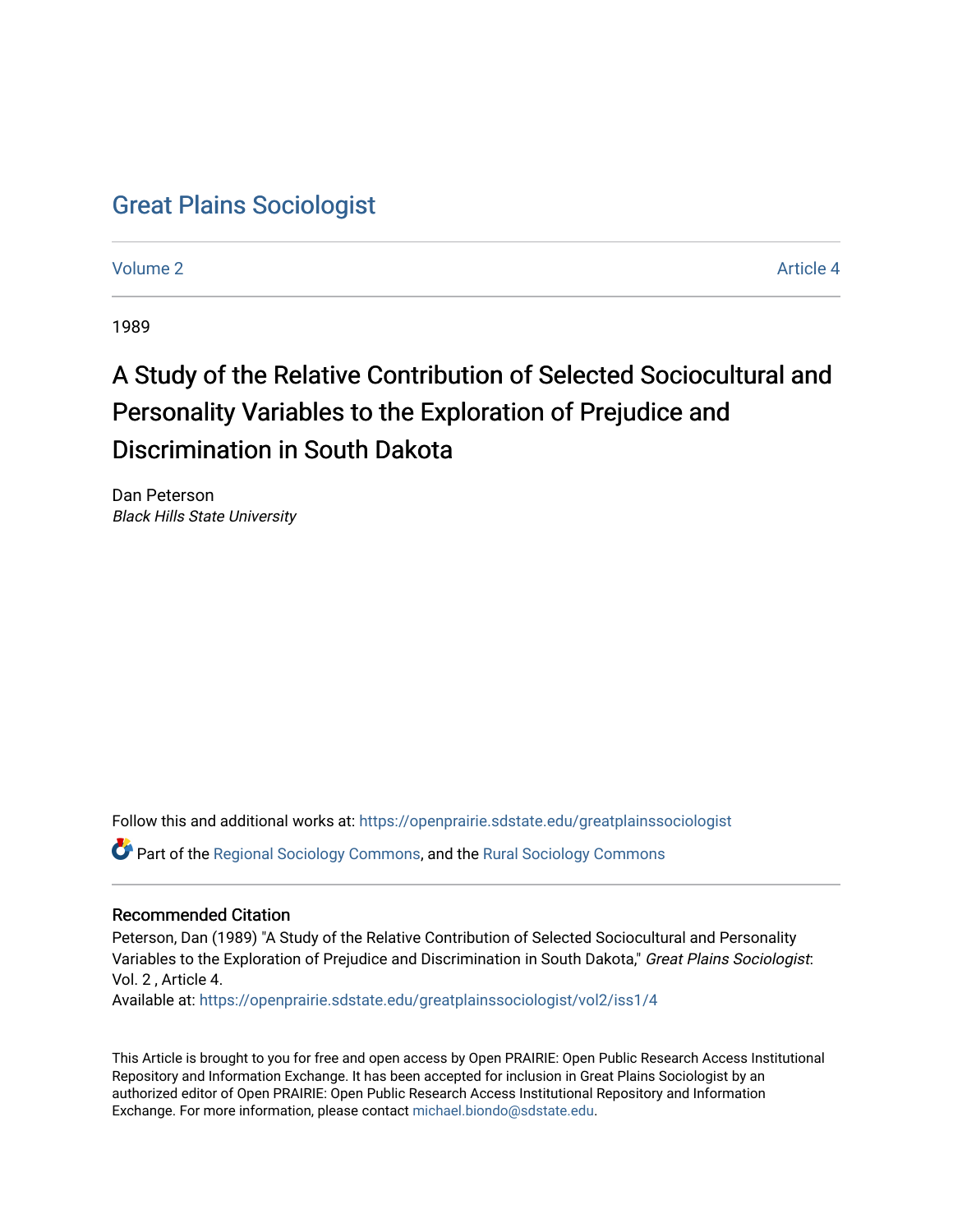#### A STUDY OF THE RELATIVE CONTRIBUTION OF SELECTED SOCIOCULTURAL AND PERSOHALITy VARIABLES TO THE EXPLORATION OF PREJUDICE AND DISCRIMINATION IN SOUTH DAKOTA

Dan Peterson Black Hills State University

#### INTRODUCTION

An extensive amamt of scholarly research has been done on the subjects of prejudice and discrimination. The vast majority of this research in the United States has focused on Blacks and Jews and very little on the American Indian.

The general public had very little knowledge of the situation on Indian reservations or the relationship that existed between the Indians and Whites until the early 1970s when American Indian activists began to engage in protests. Htet emerged from these protests were images of white racism end bigotry, separ- tist movements and a general climate of hostility in those areas where protests occurred.

Against this background, it is surprising that so little research has been done regarding prejudice toward American Indians, and still more surprising that in states such as South Dakota which has experienced social conflict and charges of extreme racism, very little has been done to examine prejudice and discrimi-<br>nation. The only known research dealing with prejudice in South Dekate, is a The only known research dealing with prejudice in South Dakota is a public opinion poll conducted by mail at the University of South Dakota. This 1983 effort was an attempt to gauge the status of Indians in South Dakota. Of the 800 surveys mailed, 200 were returned. From-this study, the researchers concluded that the majority of people in South Dakota are prejudiced (Sioux Falls Argus Leader. November 25, 1983). However, nothing has been done to determine if there are socio-geographic differences in norms or what the impor tant variables are that may contribute to an understanding of this prejudice. Therefore, the objectives of this study are to determine:  $(1)$  the degree of prejudice in a sample of South Dakota respondents; (2) where, in a sociogeographie sense, prejudice is concentrated; (3) what percentage of the exhi bited prejudice can be explained by personality factors and by sociocultural factors; and, (4) what are the behavioral implications of the observed preju dice .

#### THEORETICAL PERSPECTIVES

The two theoretical perspectives this research employs are those of the authoritarian personality and the sociocultural perspective emphasizing socialization and conformity. Review of the research literature suggests that both of these are major and contrasting perspectives.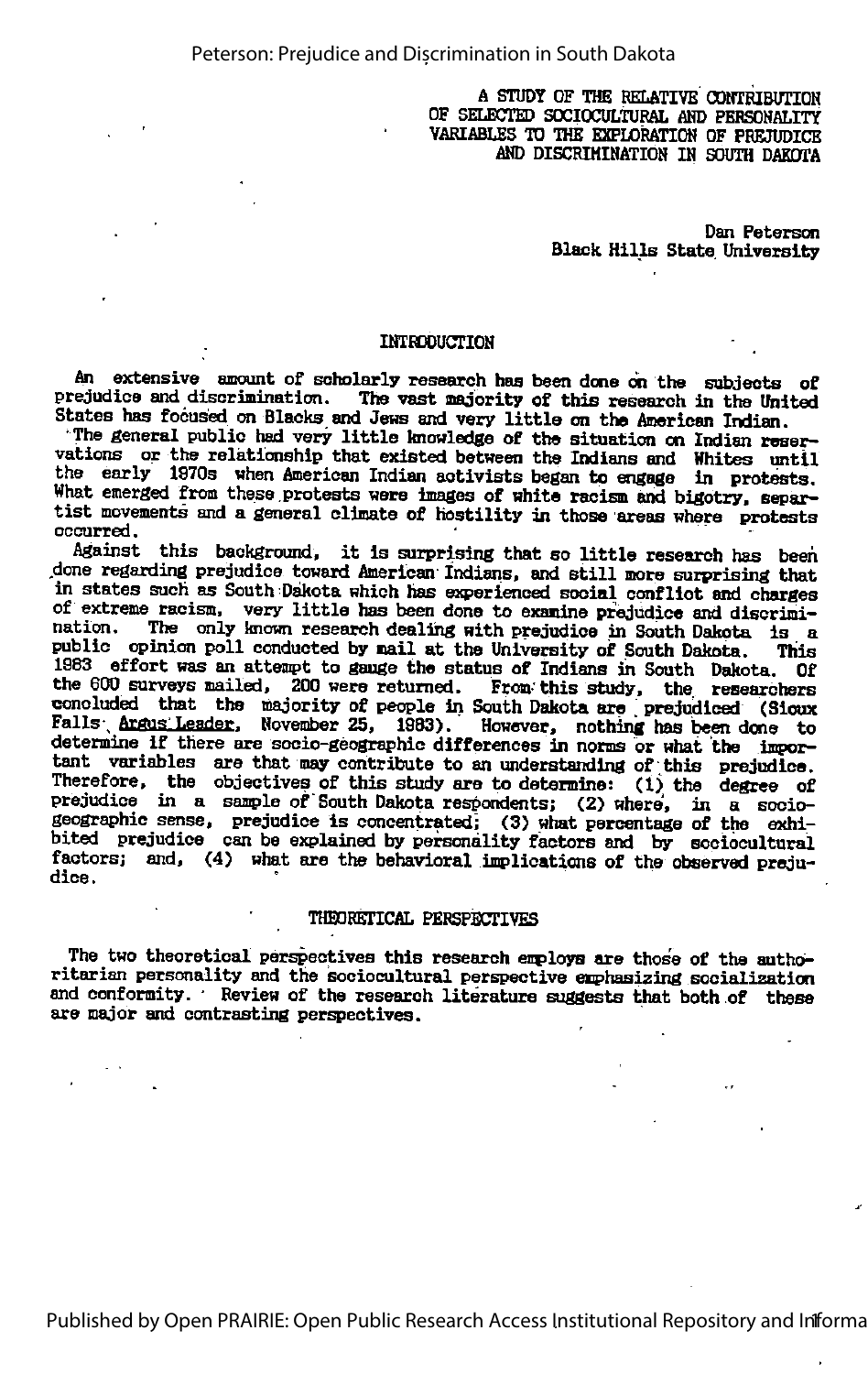#### Key Concepts

Three key concepts used in both perspectives are attitude, prejudice, and discrimination.

Attitude - The concept of attitude is perhaps the most distinctive and indispensable concept in contemporary American social psychology, but it is a very elastic and broad concept. Allport (1954) pointed out that almost all defini-Allport (1954) pointed out that almost all definitions of attitude cohere around one common feature, that of <sup>a</sup> preparation or <sup>a</sup> readiness for response. This insight implies that attitudes are residues of previous experience and are correlated with present as well as future behavior. For definitional purposes, this researcher will utilize Ehrllch's (1979:4) definition of an attitude as a relatively enduring set of propositions abcut an object or situation which is organized around cognitive, affective, and beha vioral dimensions.

Prejudice - Hraba (1979:123-125) best summarizes that which all of the various definitions of prejudice have in common. He notes that prejudice is always an attitude or an internal state, a set of beliefs and feelings, about some ethnic or racial group. Prejudice is, by its very definition, an attitude and not an act. Hraba (1979:123-124) points out that "prejudice is a set of Hraba (1979:123-124) points out that "prejudice is a set of rather rigid beliefs, often involving stereotypes and relatively strong emotions, typically negative, about a perceived group of people, which predisposes one to act in a certain way toward that group."

Since prejudice is an attitude, the three dimensions of an attitude are also part of prejudice, i.e., prejudice involves cognitive, affective, and behavioral dimensions. The cognitive dimension of prejudice involves a simplicity of The cognitive dimension of prejudice involves a simplicity of belief usually based on stereotypes. Rigidity or inflexibility further characterizes this cognitive dimension. Prejudice also involves varying degrees of feeling or sentiment toward a group of people. These feelings or sentiments comprise the affective dimension of prejudice. Lastly, beliefs and feelings are<br>coupled with a predisposition to act toward that group. This reflects the coupled with a predisposition to act toward that group. behavioral dimension of prejudice.

Discrimination - Although the meaning of the term discrimination is in a state of flux, Hraba again provides the researcher with insight into the common theme running through the variety of definitions of discrimination. He notes that all theorists and researchers agree that discrimination is an act and it is directed toward a group of people although a single individual, generally as a member of some group, may also be the object of discrimination. Discrimination results in intergroup exclusion. It is an action which limits <sup>a</sup> group's access to opportu nities available in the larger society (Hraba, 1979:126).

Yetman and Steel (1975:382) comment that:

.. .As Merton has pointed cut, it (discrimination) may occur without personal malice from the discriminating individual merely because he may conform to existing cultural patterns or acquiesce to the dictates of others who are prejudiced. Adaptive discrimination involves action that can be attri buted to the actor's conscious or unconscious perception of the negative effects ncndisoriminatory behavior will have for hin.

The point is that although attitudes (hence prejudice) have behavioral dimension, individuals may sometimes act in ways that differ from their attitudes. sion, individuals may sometimes act in ways that differ from their attitudes.<br>Thus, discriminatory behavior does not necessarily reflect prejudicial attidiscriminatory behavior does not necessarily reflect prejudicial attitudes. Merton's typology made it clear that there can be prejudice without discrimination and there can be discrimination without prejudice (Merton, 1849).

30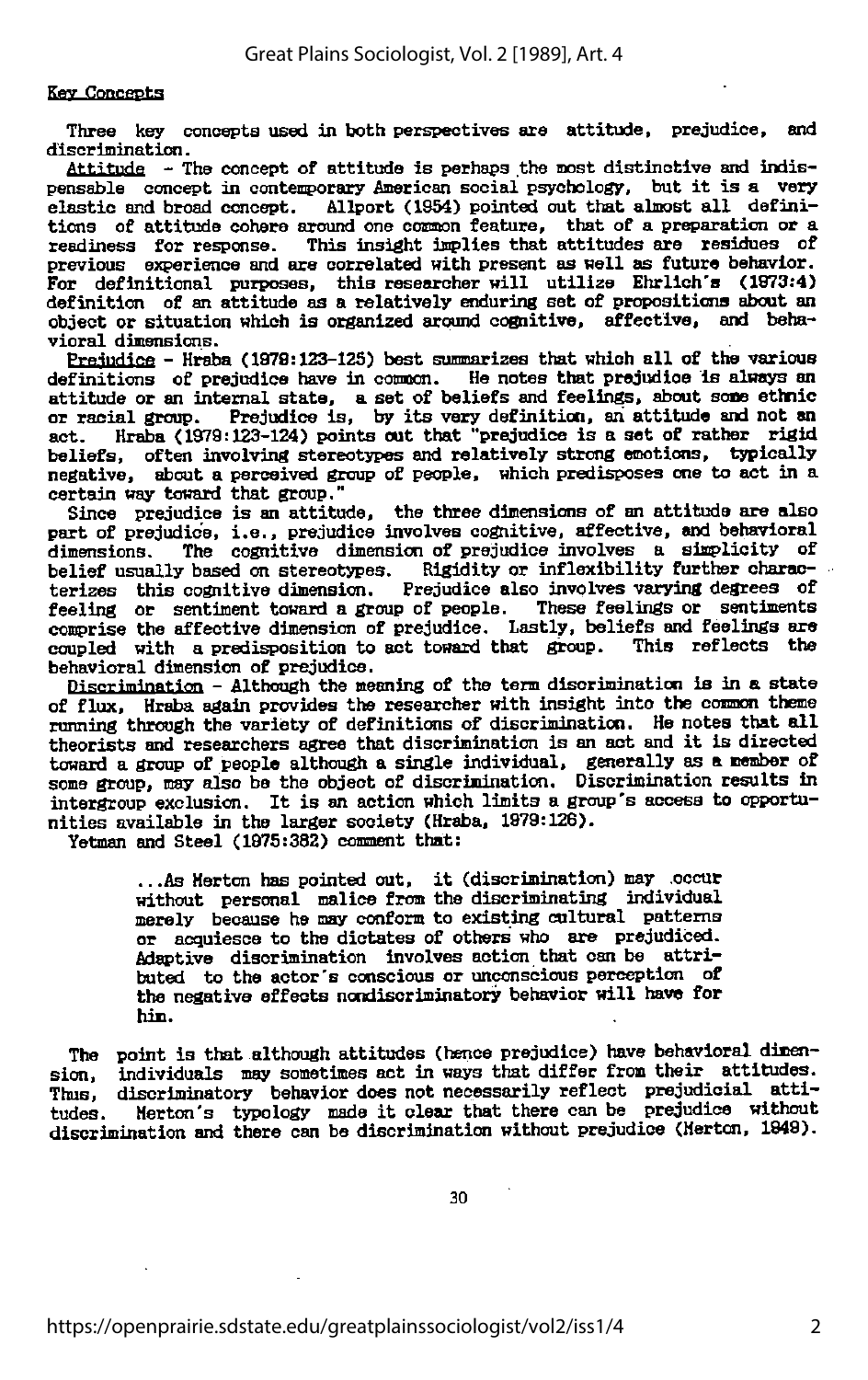Early definitions of the tern usually included neanirgs of intent on the part of the actor (individual discrimination), but later definitions took into account unintended aspects (institutional discrimination). This trend signifies that social scientists were paying attention to the claim that prejudice may not be the sole cause of discrimination.

This research focuses on individual discrimination rather than institutional discrimination. The position taken here and supported by considerable research The position taken here and supported by considerable research is that attitudes influence behavior, that an individual's beliefs and attitudes are not entirely independent of behavior. It should bo apparmt then, that there should be a correspondence or consistency between attitudes and behavior, although it is recognized that other situational variables must also be considered.

Authoritarian Personality Perspective - Proponents of the personality theories, such as that of authoritarian personality locate prejudice in the individual's personality. Marger (1985:57) notes that these theories have focused "on the manner in which antipathy toward out-groups either satisfies certain psychic needs or complements the general personality structure of certain people. In each case, the source of prejudice is traced primarily to individuals rather than to the social forces weighing upon then or the groups within which they interact." Hraba (1979:127) concurs when he concludes that "what all of the psychological theories share is the conviction that the prejudice of Individuals causes intergroup discrimination in society,' and the idea that prejudice comes from internal psychological processes as they affect beliefs and feelings about ethnic and racial groups." Hraba goes on to point out that this theoretical perspective is characterized by the assumption that prejudice can be traced to some intrapsychic or personality conflict. some intrapsychic or personality conflict.<br>The most important of these personality theories and the one that has received

the most attention in relation to the phenomenon of prejudice is that of the authoritarian personality. This theoretical perspective can best be summed up This theoretical perspective can best be summed up in three assertions: (a) intergroup attitudes are part of ideologies (organized systems of beliefs, attitudes, and values), (b) ideologies are determined by deep-lying trends in personality, and (c) the personality sources of ideologies (and, by implication, of prejudice) are the result of parental child-rearing practices (Ashmore and Del Boca, 1976:81). The basic proposition in this perpractices (Ashmore and Del Boca, 1978:81). spective is that prejudice is rooted in character structure.

Out of Adorno's work came the F scale which was designed to measure the basic personality traits which presumably cause and support prejudioe: conventimalism,' authoritarian submission, authoritarian aggression, anti-interception, superstition and stereotype, power and toughness, destruotiveness and cynicism, projectivity and sex (Adomo, 1950). The explanation of prejudice' and discri mination in this perspective can be conceptualized as follows:

| Child-rearing    | Personality     | Attitudes/ | Discrimi- |
|------------------|-----------------|------------|-----------|
| practices and    | structure and   | individual | natory    |
| family structure | characteristics | prejudice  | behavior  |

According to this model, child-rearing practices and family structure affect the personality structure and characteristics of the individual which in turn is reflected in the attitudes of prejudice that the individual possesses which then influences the behavior toward individuals or groups. In terms of Mertcn's typology, authoritarians are consistent (active bigots) in their attitudes (prejudice) and behavior (discrimination).

Published by Open PRAIRIE: Open Public Research Access Institutional Repository and Informa

当智弱其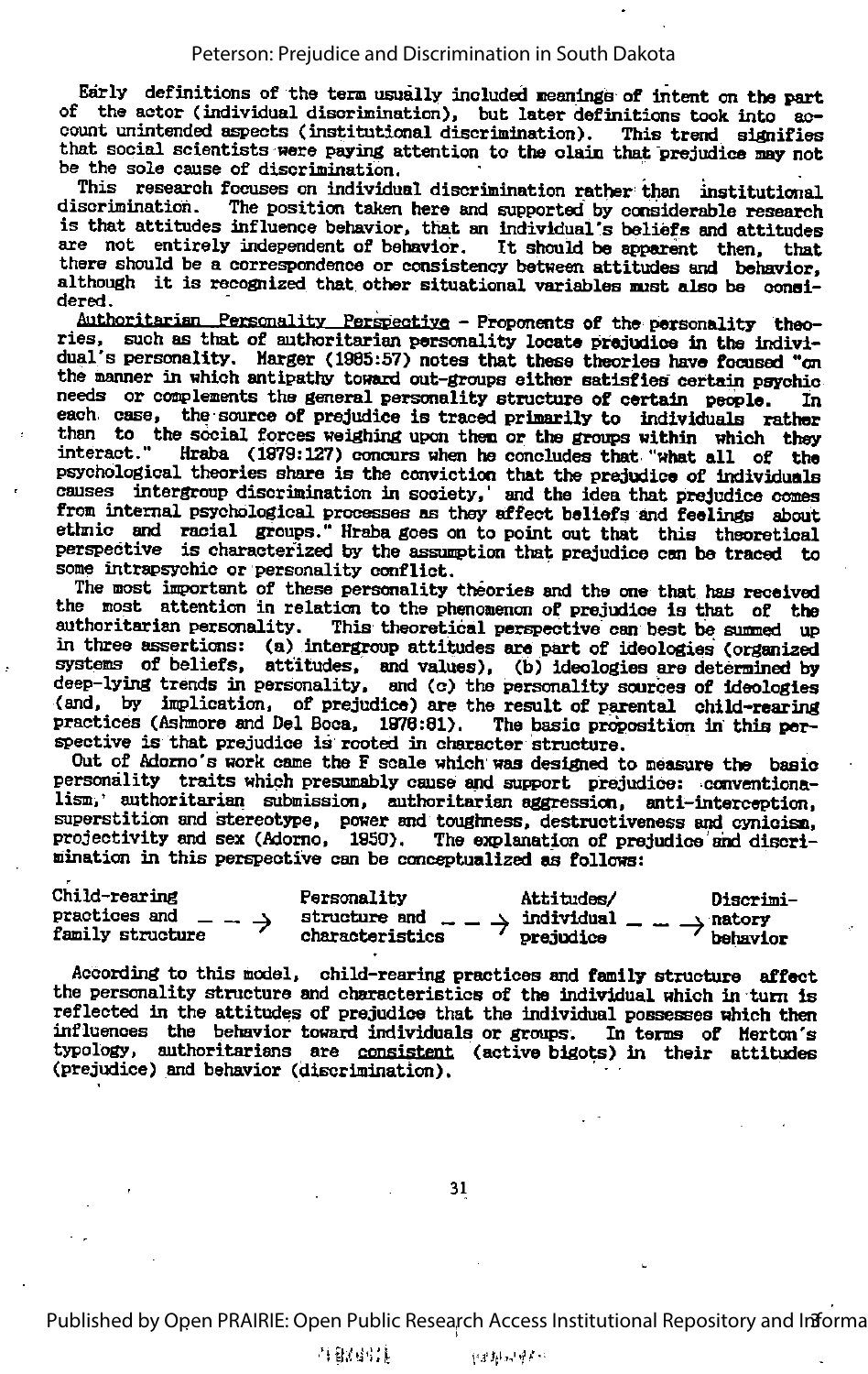#### Great Plains Sociologist, Vol. 2 [1989], Art. 4

From the authoritarian personality perspective, the following propositions can be drawn:

- 1. Early childhood experiences of harsh, parental discipline are associated with the development of authoritarian personalities in adulthood.
- 2. Authoritarian personalities are characterized by rigidity- of viewpoint, ,dislike for ambiguity, strict obedience to
- leaders, and intolerance of weakness in themselves and others. 3. Personality traits associated with authoritarianism are condu
	- cive to prejudice;
- 4. The cognitive style of authoritarians (rigidity) results in a strong association between attitude (prejudice) and behavior (discrimination).

If one accepts these propositions as true, then the following hypotheses for testing can be derived:

- 1. 'If authoritarianism is indeed conducive to prejudice, then it follows that:
	- HI: the more authoritarian the individual,

the more prejudice he/she will display.

. 2. If prejudice is associated with discriminatory behavior, then it follows that:

H2: the more authoritarian the individual,

the more likely he or she will engage

in discriminatory behavior.

#### Sociocultural Theoretical Perspectives

Sociocultural explanations account for prejudice in terms of non-personality determinants which are derived through social role learning. without ego notivation. Prejudice is'a feature which becomes <sup>a</sup> part.of the individual's perscnality through the socialization process. Prejudice is an attitude which is learned as a person interacts with the social environment. It follows therefore that prejudice and discrimination can be explained within the framework of social norms.

From this perspective, key social processes in the acquisition of prejudice are socialization and conformity. Within this framework the transmission of ethnic prejudices occurs primarily through the socialization process and in social situations in which the individual perceives that group norms support prejudiced attitudes and discriminatory behavior. This sociocultural explanation of prejudice and discrimination can be conceptualized as follows:

Intervening factors

| History and<br>social context $\rightarrow$ norms $\rightarrow$<br>of group | Group | Socialization<br>into group $\rightarrow$ | Attitudes.<br>individual $\perp$ $\rightarrow$ nation<br>prejudice | Discrimi-           |
|-----------------------------------------------------------------------------|-------|-------------------------------------------|--------------------------------------------------------------------|---------------------|
|                                                                             |       |                                           |                                                                    | Intervening factors |

In summary then, this model depicts the following relationship: The history and social context of a group produce the normative order into which an individual is socialized. Allport agrees that one can hardly comprehend the pattern of prejudice against, <sup>a</sup> group without historical knowledge. He points out that

32

4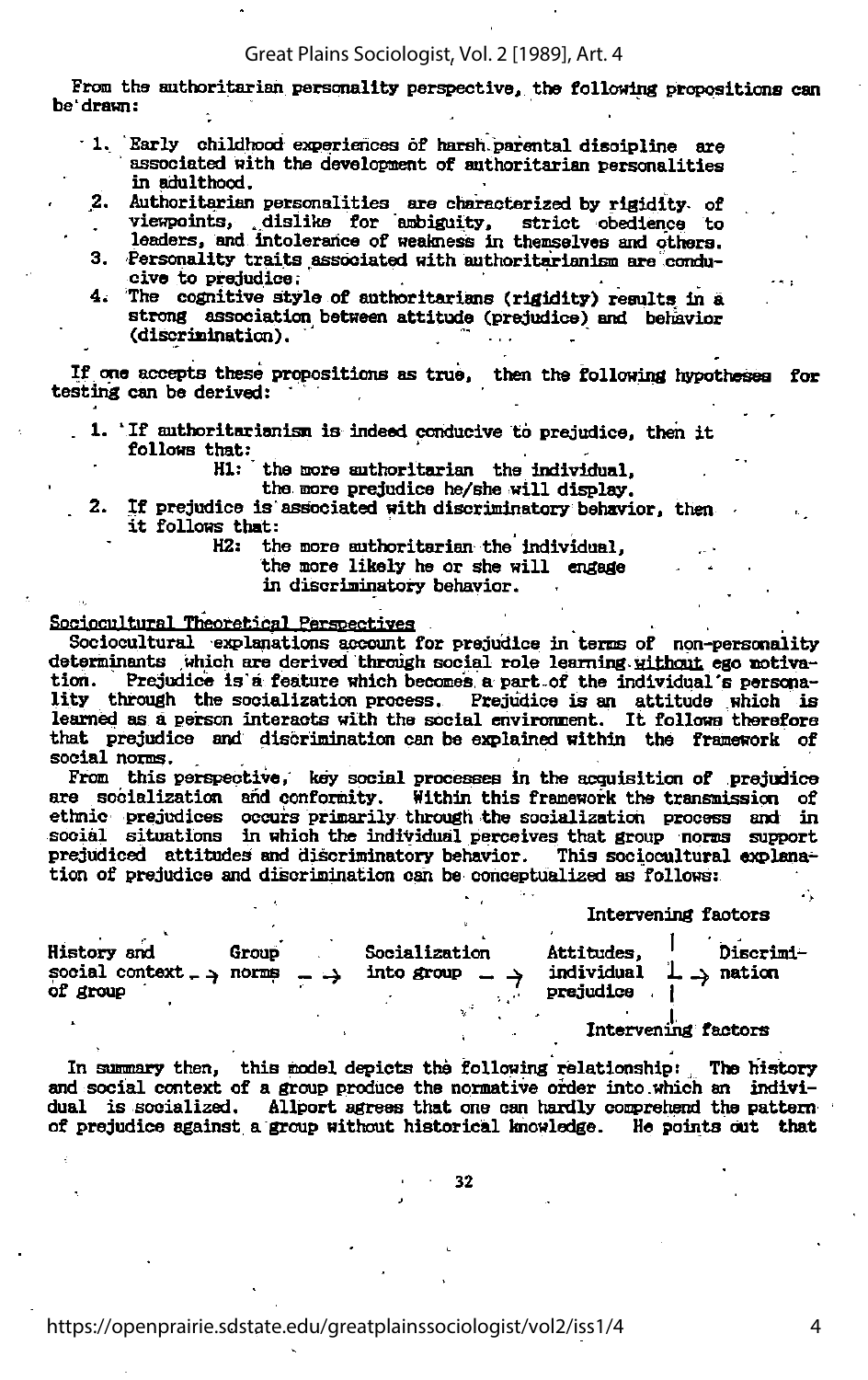historical patterns form an essential ground work for research in prejudice. . . It is the historical process that establishes the Jew rather than the redhead as an object of prejudice" (Allport, 1962). Essentially, Allport agrees that the history of group relations establishes the situational fields to which the individual is forced to respond and within which the socialization process takes place. Simply put, these attitudes, beliefs, and values with which one is socialized predispose an individual to behave in certain ways towards various

objects.<br>Research exploying the sociocultural perspective makes it clear that there are Research employing the sociocultural perspective makes it clear that there are many situational factors that impinge upon the relationships between attitude and behavior thus giving rise to inconsistency, depending upon the situation (for example, see Katz and Qurin, 1969; Ajzen and Fishbein, 1977; and Wicker, 1969). Merton's typology suggests and research has supported that attitudes and actions toward members of particular ethnic groups nay fluctuate within different social contexts and according to an individual's compulsion to conform to societal and reference group norms.

Although it is recognized that <sup>a</sup> vast number of variables may intrude upon the attitudes/behavior relationships, this researcher has identified several situa tional and dispositicnal factors that have received the most attention in the literature.

<sup>A</sup> review of the literature made it clear that the situational variable of normative support and intimacy of contact and the dispositicnal variable of conformity proneness are important variables in understanding the linkage between prejudice and discrimination.

The model can now be conceptualized as follows:



In summary, this model depicts the following relationship: The history of group relations establishes the situational fields to which the individual is forced to respond and within which the socialization process takes place. But it is to group norms that permit or discourage intimacy of contact, and to the socialization experience in general that researchers must look for explanation of acceptable social distance. This model also suggests that it is to the socialization process that researchers must look for explanations regarding the dispositional variable of conformity proneness. And, as noted, the variable of intimacy of contact can be an important intervening variable between attitudes and behavior. Also, conformity propeness may affect attitudes beld as well as Also, conformity proneness may affect attitudes held as well as intervene between attitudes and behavior.

33

 $\hat{\mathbf{r}}$ 

ţ.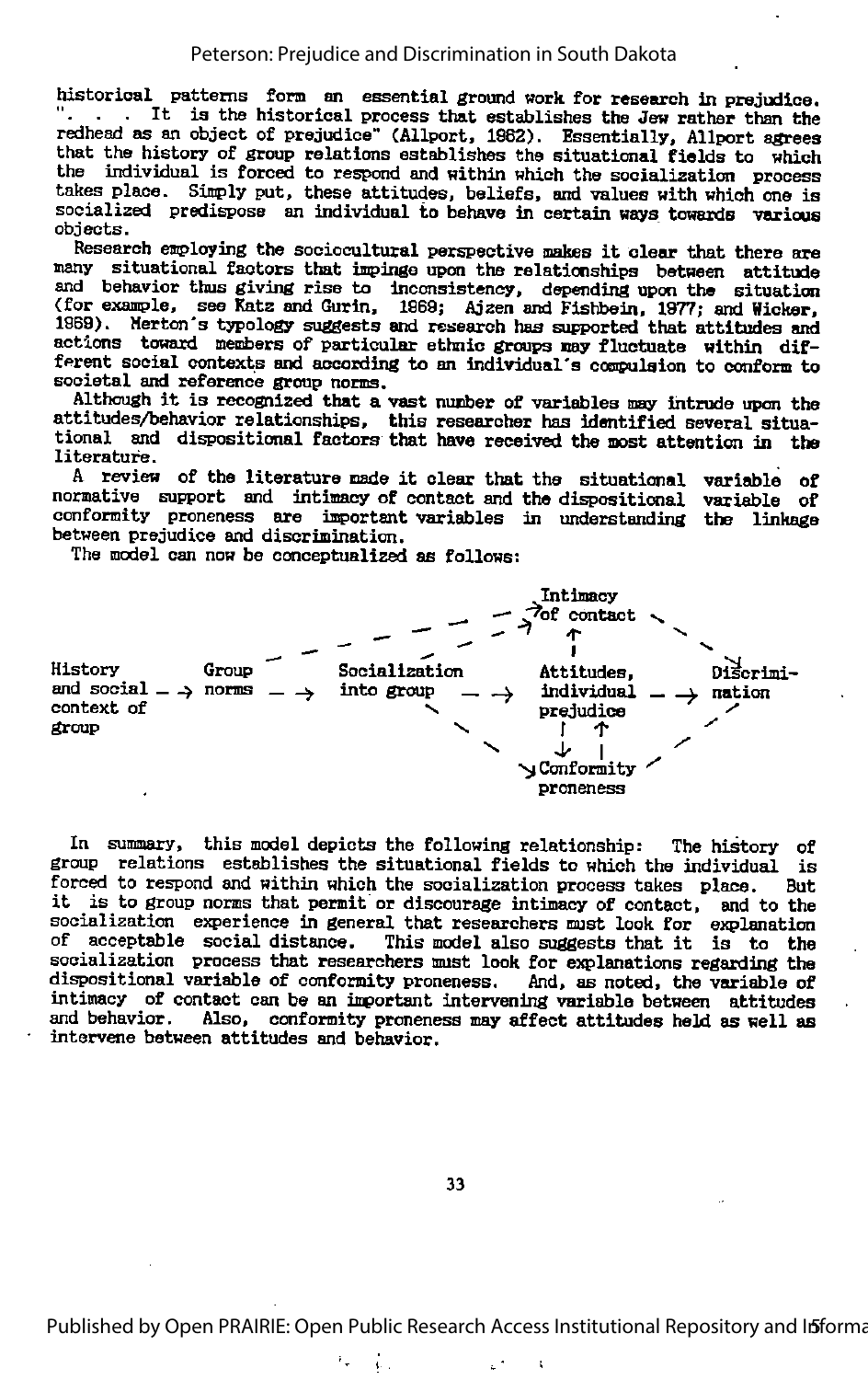From the research literature and the preceding sociocultural model, the following propositions can be drawn:

- 1. Attitudes influence behavior but do not completely determine behavior.
- 2. An individual's social attitudes will tend to reflect the perceived norm of his/her normative reference group.
- 3. Intimacy of contact is an important variable that influences behavior, regardless of attitude.
- 4. Conformity proneness is an important dispositional variable that influences prejudice and discrimination.

If one accepts these propositions, then the following hypotheses for testing can be derived:

- 1. If it is true that attitudes are associated with behavior, then it follows that:
	- H3: There will be a significant relationship between initial attitudes (prejudice)

and overt behavior (discrimination).

2. If an individual's social attitude is <sup>a</sup> reflection of the perceived norm of his/her normative reference group, then it follows that:

> H4: <sup>A</sup> significant relationship will exist between attitudes of those sampled and the perceived average prejudice of the residents of their community.

- 3. If intimacy of contact considerations are significantly related to discrimination regardless of attitude, then it follows that:
	- H5: There will be <sup>a</sup> significant positive relationship between intimacy of contact considerations and discrimination.
- 4. If conformity proneness does influence prejudice and discrimi nation, then it follows that:

H8: The more conformity prone the individual, the greater will be the relation ship between perceived community norms and the individual's prejudicial attitudes.

#### BESEABCH DESIGN

This research involved a sample survey employing a random sample of 25 percent of all new, non-Indian college freshmen students entering <sup>a</sup> South Dakota state college in the fall semester of the 1985-1988 school year. Every effort was<br>made to ensure that the respondent's answers would be completely anonymous. The made to ensure that the respondent's answers would be completely anonymous. The rationale for focusing on new entering freshmen is based upon earlier studies that indicat that when students enter as freshmen, they tend to turn to parents and people from their home communities as their primary normative reference group (Hewcomb, 1847, Pearlin, 1954). Since interest here is in examining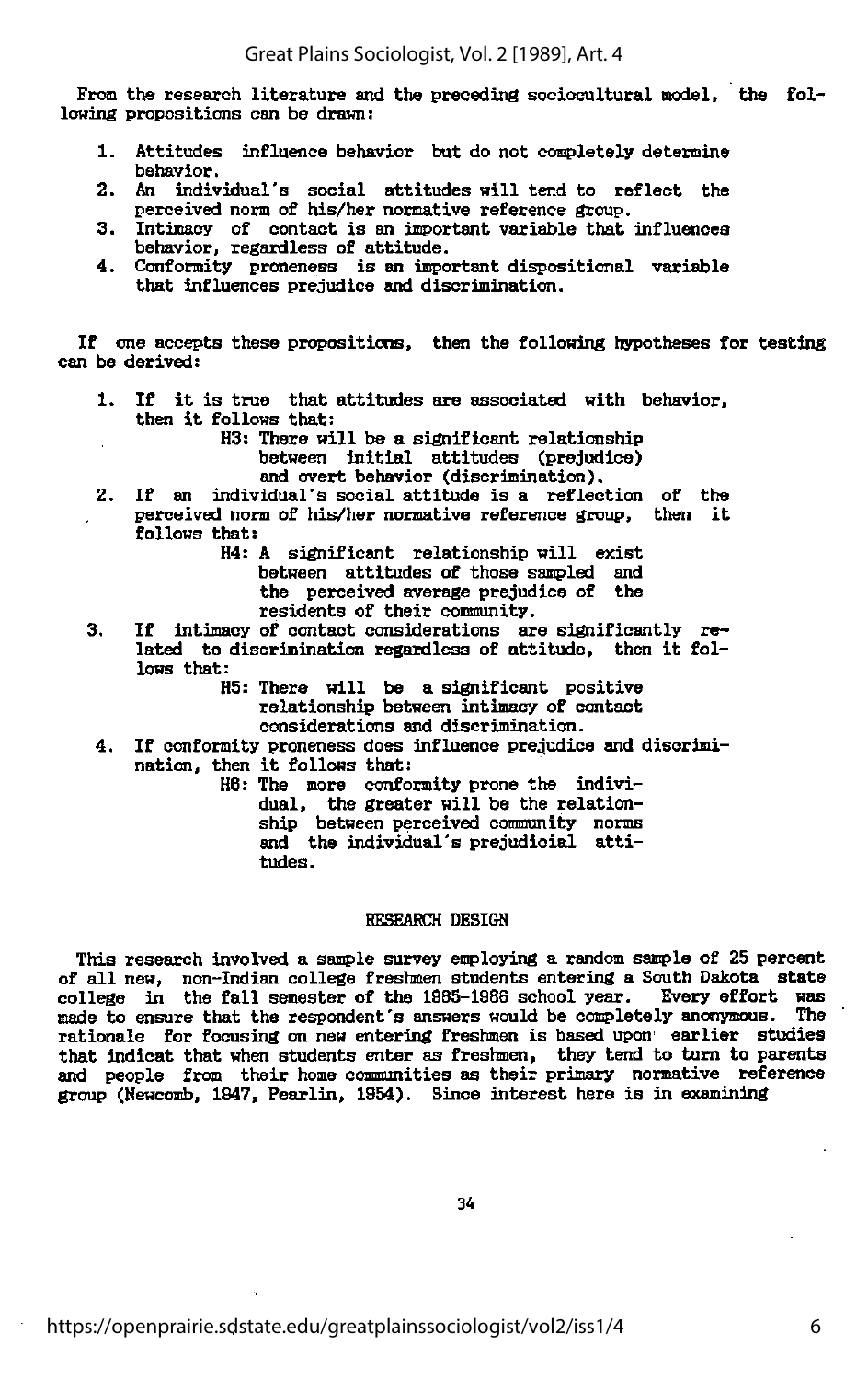the students' attitudes and their relation to perceived community norms, this sampling technique was employed to minimize the "contaminating" effect of education and changes in reference groups.

Once the sample had been drawn, the students were located in their classes, and the survey was administered to them. This procedure was adopted in order to assure a high rate of return. Of the 101 (out of a total of 407 new freshmen) sampled, this researcher was able to achieve a 79 percent return rate (80 out of the 101 surveys were returned).

#### The Questionnaire

The questionnaire was pretested on an upper-division sociology class for readability and clarity. After clarifying a few of the questions, the survey was administered to the sample of students drawn at random from the college's computer files. This was accomplished by the director of the computer center who administered a SAS random numbers program to a list of all new entering non-Indian freshmen. The survey instrument included the following scales and measures:

- 1. A seventeen item scale measuring attitudes toward Indians. This is a scale developed to measure attitudes toward defined groups (Shaw, 1987). It was found that the equivalent-forms reliability of this scale is .61, when used to test attitudes toward Blacks.
- 2. A thirteen item scale to measure authoritarianism drawn from Pettigrew's 1959 study. To assemble his authoritarian scale, on authoritarianism. This scale produced a Spearman-Brown corrected split half reliability of +.86.
- 3. A sixteen item scale of social conformity. This scale was also ces in Anti-negro Prejudice." In assembling this scale Pettigrew combined new items as well as adaptations from the con formity measure of Hoffman's 1953 study entitled "Some Psychodynamic Factors in Compulsive Conformity" and HacCrane's 1953 study entitled "Ethnocentric Ideology and Ettmocentism." Pettigrew found that this "C scale" predicted very well and found it to be significant at the 0.0001 level.
- 4. A measure of perceived community norms. This was produced by asking the respondents to rate each of the statements on the prejudice scale (Table 3) as to how they believed most people in their local community would answer them. The mean score of these items serves as an assessment of the perceived community norms for that oommunity or area.
- 5. A modified behavioral contacts scale was adopted from Gold stein and Davis's study <1972) of the social determinants of behavioral intentions. In developing this three item scale Goldstein and Davis did a factorial analysis on behavioral differential scales. From this analysis they drew three clearly interpretable factors. "acquaintance acceptance-rejection," the second factor was called "friendship acceptaince-rejeotion," and the third factor was called the "social distance" factor. These three factors formed a continuum along the dimension of intimacy with the friendship factor being intermediate in intimacy and the social distance factor being most intimate. The three items

Published by Open PRAIRIE: Open Public Research Access Institutional Repository and Informa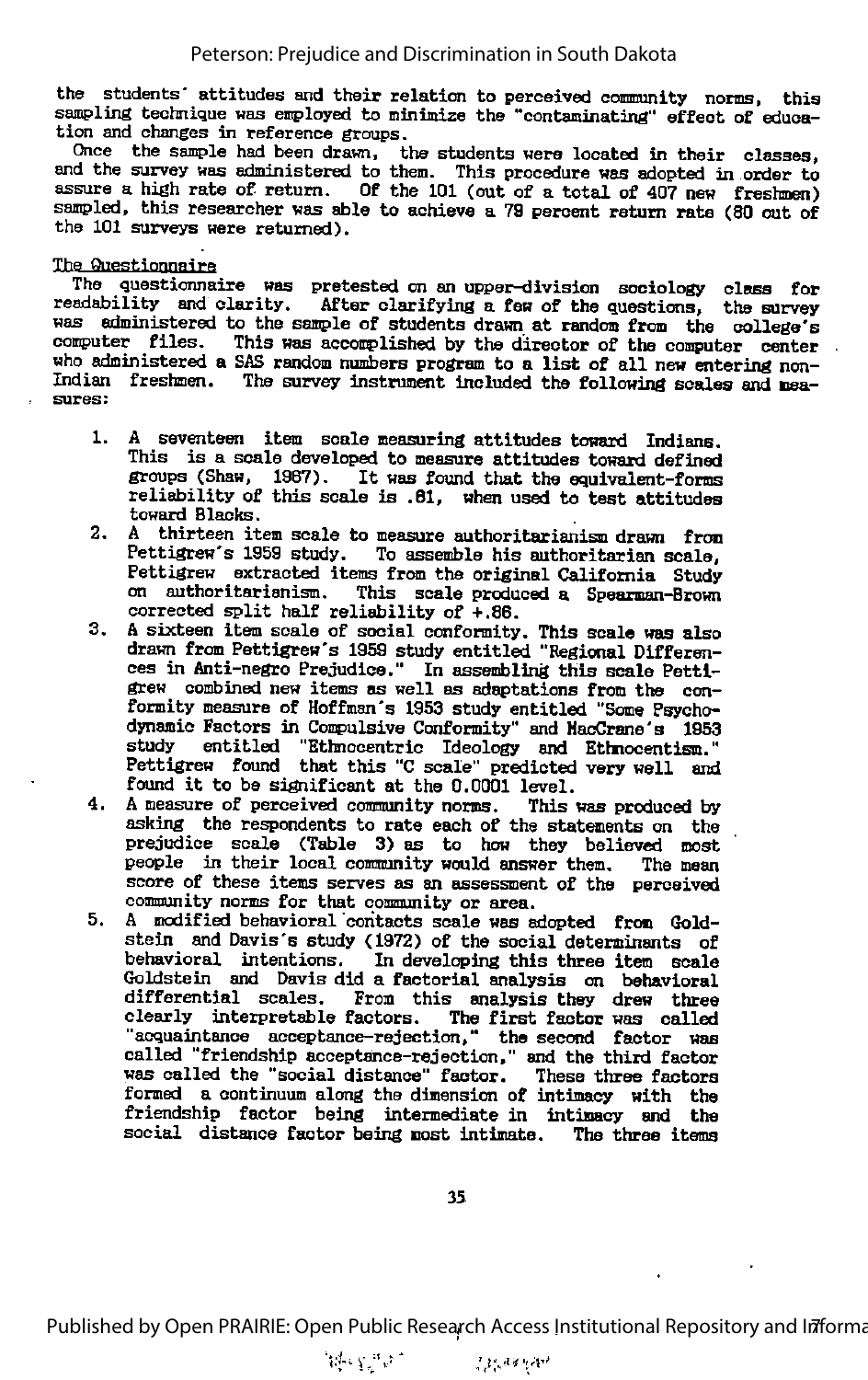on their scale were representative of each of these behavioral differential factors. This scale was used to determine the This scale was used to determine the effect that social distance would have on the prejudice and discrimination relationship.

- 6. As <sup>a</sup> further measure of behavior in relation to American Indians, <sup>a</sup> series of items asked about students' behavioral intentions In relation to American Indian social events on campus was included.
- 7. A number of background and general informational items were included in the questionnaire. They include: age, sex, mari tal status, education of father and mother, occupation of father and mother, political party preference, church atten dance, region or place of birth, current residence of parents, and area of intended major.

Likert scaling was used with the anti-Indian attitudes scale (P scale), conformity scale (C scale), authoritarianism scale <F scale), and behavioral scale (D scale). Each of these Likert scales had a five item response:  $+5$  for agree strongly,  $+4$  for agree,  $+3$  for undecided,  $+2$  for disagree, and  $+1$  for disagree strongly.

In summary, the statistical analysis involved the following:

- 1. <sup>A</sup> descriptive analysis of occurrence of prejudice its ex tent, its regional variability.
- 2. A comparison of amount of explained variance in prejudice from each of the two theoretical perspectives - which does the better job.
- 3. An assessment of the preditive power of each of the two theo retical perspectives in relation to discriminatory behavior.
- 4. Inferential tests of the hypotheses, i.e., the significance of relationships between variables.

#### HYPOTHESIZED FINDINGS AND DISCUSSION

The first two hypotheses to be tested were derived from the authoritarian personality theory. The first hypothesis posited a relationship between autho-The first hypothesis posited a relationship between authoritarianism and prejudice while the second hypothesis posited a relationship between authoritarianism and discrimination.

To test the relationship between authoritarianism and prejudice, means were found for both variables, and those who scored below the means were considered to be low in that attribute while those who scored above the mean were consi dered to be high in that attribute. The results can be sunmarized as follows:

- 1. The relationship between authoritarianism and prejudice is not statistically significant. (See Table 1.)
- 2. The relationship between authoritarianism and discrimination is not statistically significant. (See Table 2.)
- 3. The relationship between discrimination and prejudice is  $star$ tistically significant. (See Table 3.)
- 4. The relationship between individual prejudice and perceived community prejudice (norm) is statistically significant. (See Table 4.)
- 5. The relationship between intimacy of contact and discrimina tion is statistically significant. (See Table 5.)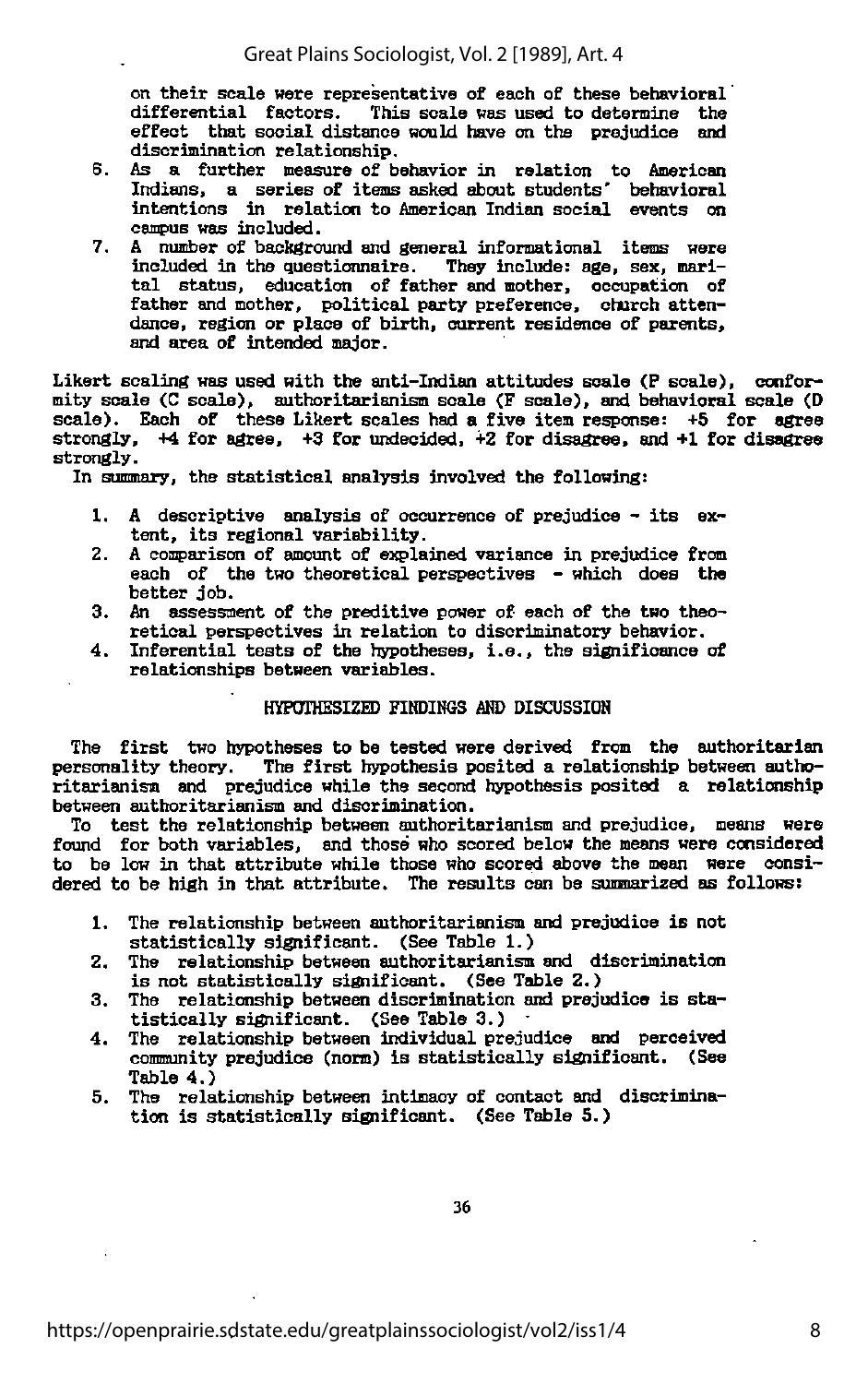To test the effect of intimacy of contact on the prejudice-disorimination rela tionship a Partial Correlation was performed. The Partial Correlation Coeffi cient before controlling for intimacy (zero order partial) was .253 with p = .014. When intimacy was controlled for (1st order partial) the Partial Correlation Coefficient was .149 with  $p = .102$ .<br>Tables 6 and 7 provide the reader with crosstabulations of individual preju-

dice and norm prejudice while controlling for both low conformity proneness (those who scored below the mean of the C Scale) and for high conformity proneness (those who scored above the mean on the C Scale).

6. The crosstab between individual prejudice and commnity preju dice is statistically significant when controlling for those low in conformity proneness. The crosstab between individual prejudice and community prejudice is also statistically significant when controlling for high conformity proneness. Therefore, the relationship between individual prejudice and community prejudice is not affected in a statistically significant way when conformity proneness is controlled.

To test the mediating role that conformity proneness may play between preju-<br>dice and discrimination, a Partial Correlation was performed. The Partial Correlation Coefficient for the prejudice and discriminaticm relationship before conformity was partialed out was .253 with  $p = .014$ . When conformity was partialed out, the coefficient became .249 with  $p = .018$ .

The following discussion will relate the findings to the stated objectives of this research.

A. Objective 1. The degree and pattern of prejudice in a sample of South Dakota respondents.

It was expected by this researcher, because of the 1983 University of South Dakota study and personal experience, that a large number of those surveyed in this study would exhibit moderate to high degrees of prejudice against Indian people. The research data provided only moderate support for this expectation in that the mean for the individual prejudice scale was 3,28. (A 1 indicates high prejudice while a 5 indicates lower prejudice.) Further, the frequency responses on the P Scale items generally indicate moderate hostility toward "Indian people. Given beliefs expressed by researchers in the field that racist attitudes are not as readily or explicitly expressed today because of accepta-<br>bility and "societal" pressure and that more subtle tests of racism may be in order, this researcher's mean of 3.26 may very well underestimate the degree of prejudice in South Dakota.

The conclusion regarding the pattern of prejudice is that the degree of preju-<br>dice is fairly evenly spread among the population of South Dakota. .(See Table 10.) The data may also argue agamst <sup>a</sup> simplistic view of the contact hypothesis that maintains that increased interaction between members of the majority and any minority group makes for more favorable attitudes on the part of the majori ty (Hraba, 1979). The reader will note that as the mean prejudice scores become higher (but the difference, again, is not statistically significant) the further one moves from contact and interaction (from reservation counties to otter counties) with native peoples.

Further, the data indicates that the sample identified with their community's attitude toward Indian people.

37

Published by Open PRAIRIE: Open Public Research Access Institutional Repository and Informa

 $\frac{3}{9}$  ,  $\frac{1}{9}$  ,  $\frac{1}{9}$  ,  $\frac{1}{9}$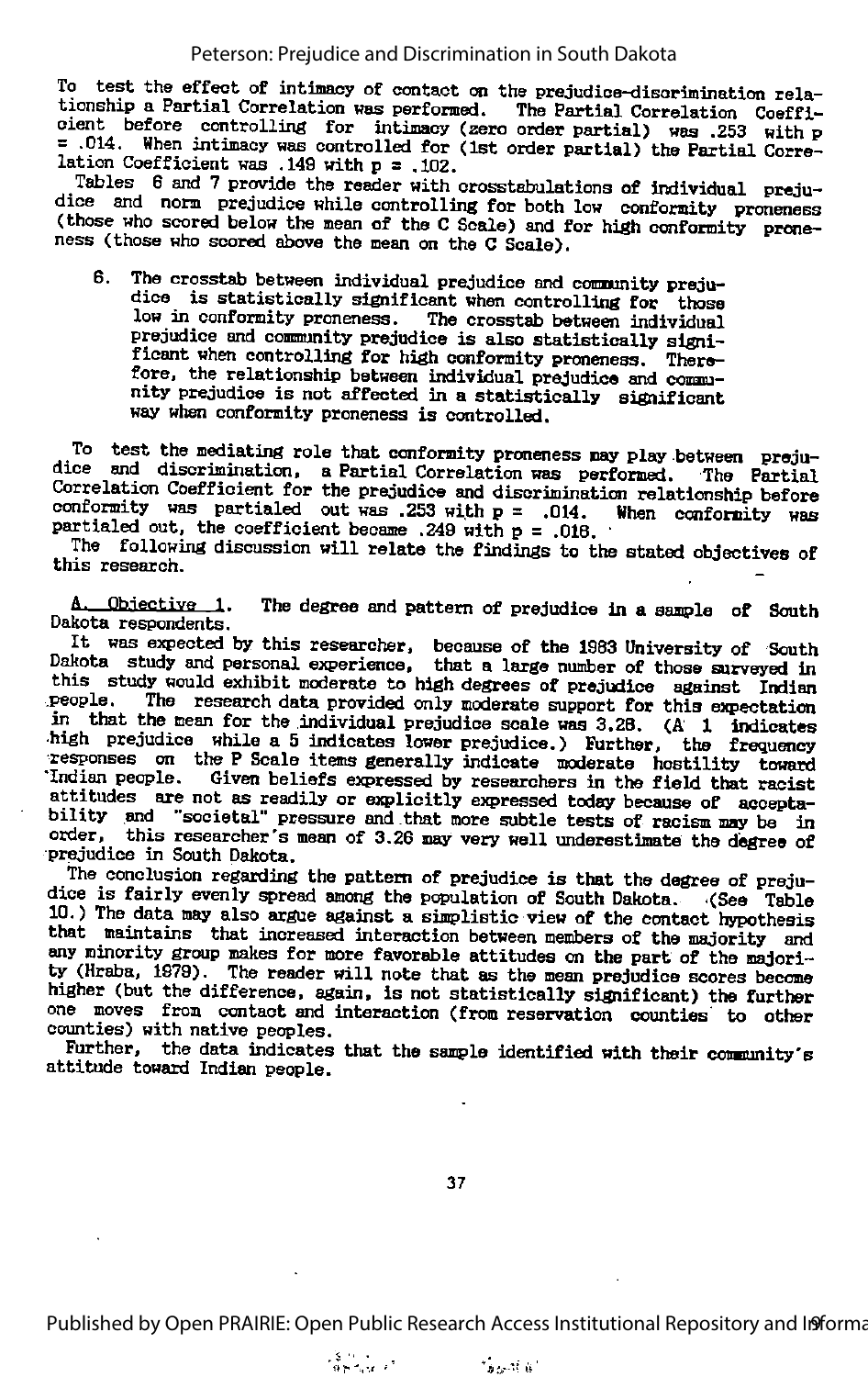B. Objective 2. Sources of prejudice and the possible functions served by prejudice.

Does the revealed prejudice stem from externalization factors (authoritarianism), from learned.and situational factors (sociocultural), or from both of these?<br>First.

the examination of the findings that are related to authoritarianism and prejudice is in order. This researcher failed to find any statistically significant relationship between authoritarianism and prejudice. Table 1 re vealed the findings of the Chi-sguare test for authoritarianism and prejudice. It was revealing to discover that there were almost as many low authoritarians who were highly prejudiced (14) as there were high authoritarians that were highly prejudiced (17).

Also, one would assume that in areas where there were higher prejudice scores there would also exist higher authoritarianism scores. This was not the case. The F Scale means by region were very similar while there was some difference in P Scale means by region. This would lead the researcher to look for other This would lead the researcher to look for other reasons than authoritarianism as sources of prejudicial attitudes.

Although a product moment correlation (Pearson r) between authoritarianism and prejudice produces a coefficient of .27, the detailed analyses of the F scale's relationship with anti-Indian prejudice (See Table 8) revealed that there is little reason to believe that authoritarianism contributes very much to the prejudicial attitudes displayed. It is of some interest to note that Lindsay (1950) and McCardless (1981) reported a belief that personality factors (high authoritarianism) were important factors in prejudice in that they heightened the need to conform. With that in mind, an examination of Table 9 (prejudice and conformity scale items) reveals some interesting results. Items number three and thirteen produce the greatest difference between the high prejudice respondents and the less prejudiced respondents. Each of these items is very clear as to the need to "adhere to convention" and to "conform to the passing demands of the world," but it was the "low prejudiced" respondent who more often agreed to these items.

Given the very limited evidence that there may be some psychological factors at work in explaining the level of prejudice of individuals, it is clear to this researcher that one must turn to sociocultural and situational factors in order to explain the prejudice demonstrated.

If most prejudice is acquired much as any other aspect of culture, by learning group norms and values, then there should be a relationship between normative prejudice and individual prejudice. Table 4 demonstrates that such a relation-<br>ship does exist and the relationship is significant at even the .01 level. This relationship also exists when the researcher controls for conformity proneness. (See Tables <sup>6</sup> and 7.)

It should also be pointed out that the degree of consistency in the pattern of prejudice in South Dakota (See Table 10) may lend support to the sociocultural explanation for prejudice. What may have been revealed in this relative consistency is <sup>a</sup> cultural pattern of prejudice that is shared by almost all members of <sup>a</sup> South Dakota culture.

#### Demographic Variables

This researcher has provided the reader with a summary of the demographic variables and their relationship to prejudice in Table 12. Some of these varia bles (sex, residency, church attendance, and political party) are of special interest because they are among the variables that Pettigrew (1959) found to be relevant in his study of South African and American prejudice. These variables relevant in his study of South African and American prejudice. were found to be of interest to Pettigrew because they "reflected the dominant

38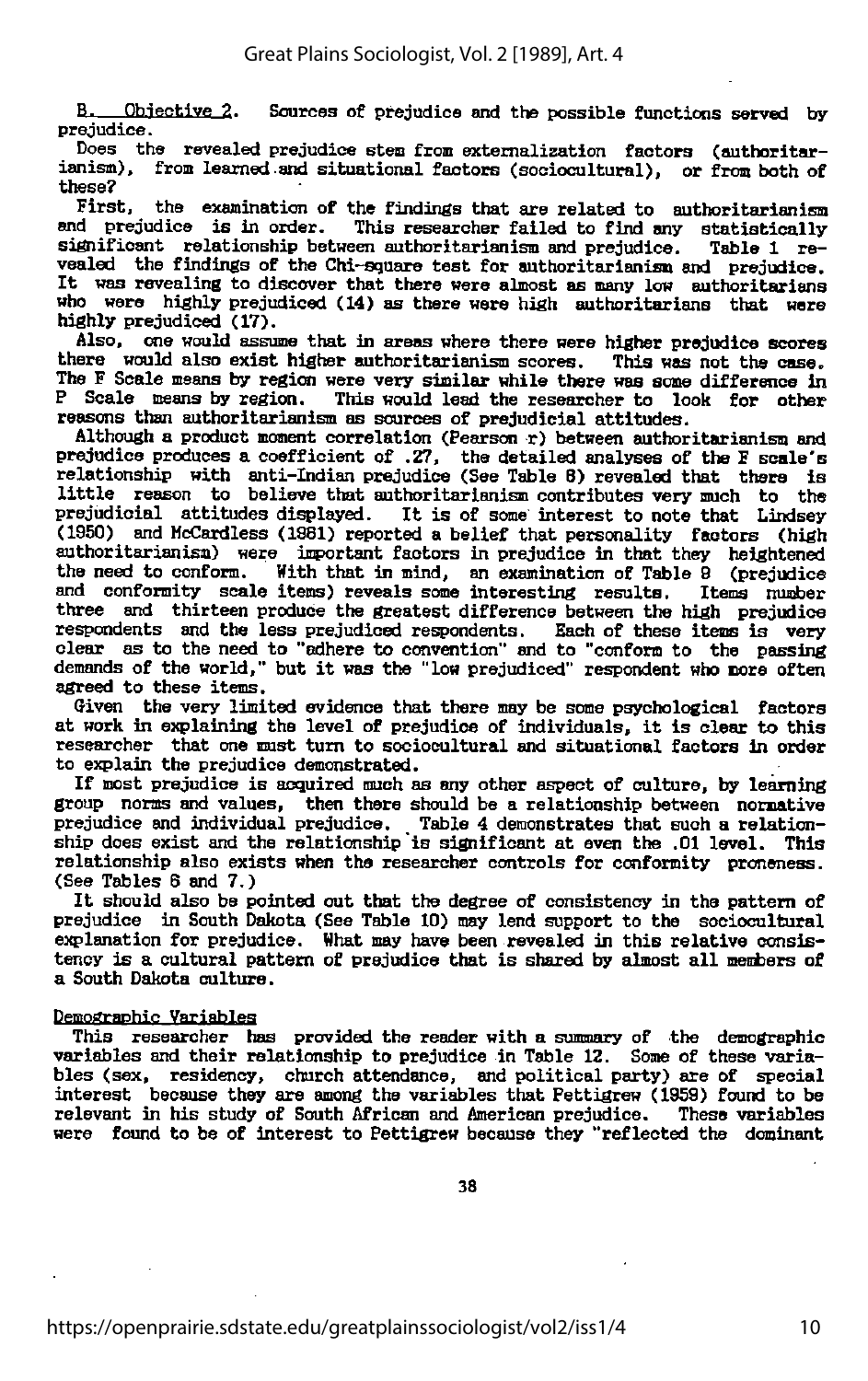norms" and were therefore useful in explaining the importance of the cultural milieu in shaping attitudes. His reasoning in general was that residents, the native born, the dominant political party, the upwardly mobile, and women<br>(because they are the "carriers of culture") would be particularly responsive to the prevailing norms regardless of their basic personality structure.

In line with Pettigrew's findings, respondents in this study produced similar responses but in a rather convoluted manner. With the mean prejudice scores by region in mind (See Table 10), it is of some interest that residents of South Dakota had more high prejudice scores than nonresidents, that frequent church attenders revealed less prejudice than others, and females also had fewer high prejudice scores than males. Of all these variables, perhaps sex is the most interesting. This particular variable is of some interest because when a cross tabulation was run on conformity proneness with males and females, it was dis covered that males were also more conformity prone than females. 14.)

Thus it appears that it is possible that the higher prejudice scores that males produced were perhaps because they were more conformist. When the reader examines the demographic variables and their relationship with authoritarianism (Table 130), it is discovered that generally females scored in the high authori tarian category (57%) more often than males (43%). Although there is no statis tically significant relationship, what can be tentatively concluded from this examination is that it is possible that the women surveyed who scored in the high prejudice category may have more of an authoritarian personality structure.

#### Functions Served by Prejudice

The functions that prejudicial attitudes may serve for the individual include: (1) object appraisal, (2) social adjustment, and (3) extemalization. The object appraisal function refers to the role that prejudice plays in helping to organize and understand reality as defined by one's culture. The social adjust ment function serves to aid the individual by contributing to one's . identifica tion or differentiation from reference groups. And the extemalization function serves to protect the individual's ego from their own unacceptable impulses. Since the externalization function is most closely tied to the psychological •school of research while the otter two functions are more closely tied to the sociocultural school, the researcher can gain some insight into the relative importance of these functions by determining which school best explains the prejudice displayed by the respondents. This would lead the researcher to conclude that it is probable that the two functions of object appraisal and social adjustment are most often served by the existing prejudice. This conclusion can be reached because of the preceding discussion regarding relations of prejudice and authoritarianism. It is also likely that of the two functions (object appraisal and social adjustment) the one that is most important is object appraisal. This conclusion can be reached after one examines the minute change in the Partial Correlation Coefficient for norm prejudice and individual prejudice when conformity proneness is "partialed out" (from .253 to .249). Additional evidence that the object appraisal function may be served is that the geographical mean scores of individual prejudice were higher than the geographi cal mean scores of normative prejudice. Also the extemalization function is minimal at best since there is very little evidence for <sup>a</sup> relationship between prejudice and authoritarianism.

In summary, it is the belief of this researcher that the order of importance of the attitude functions are: (1) object appraisal, (2) social adjustment, and (3) extemalization.

39

Published by Open PRAIRIE: Open Public Research Access Institutional Repository and Informa

 $f(x) = 1$ 

ka se i sok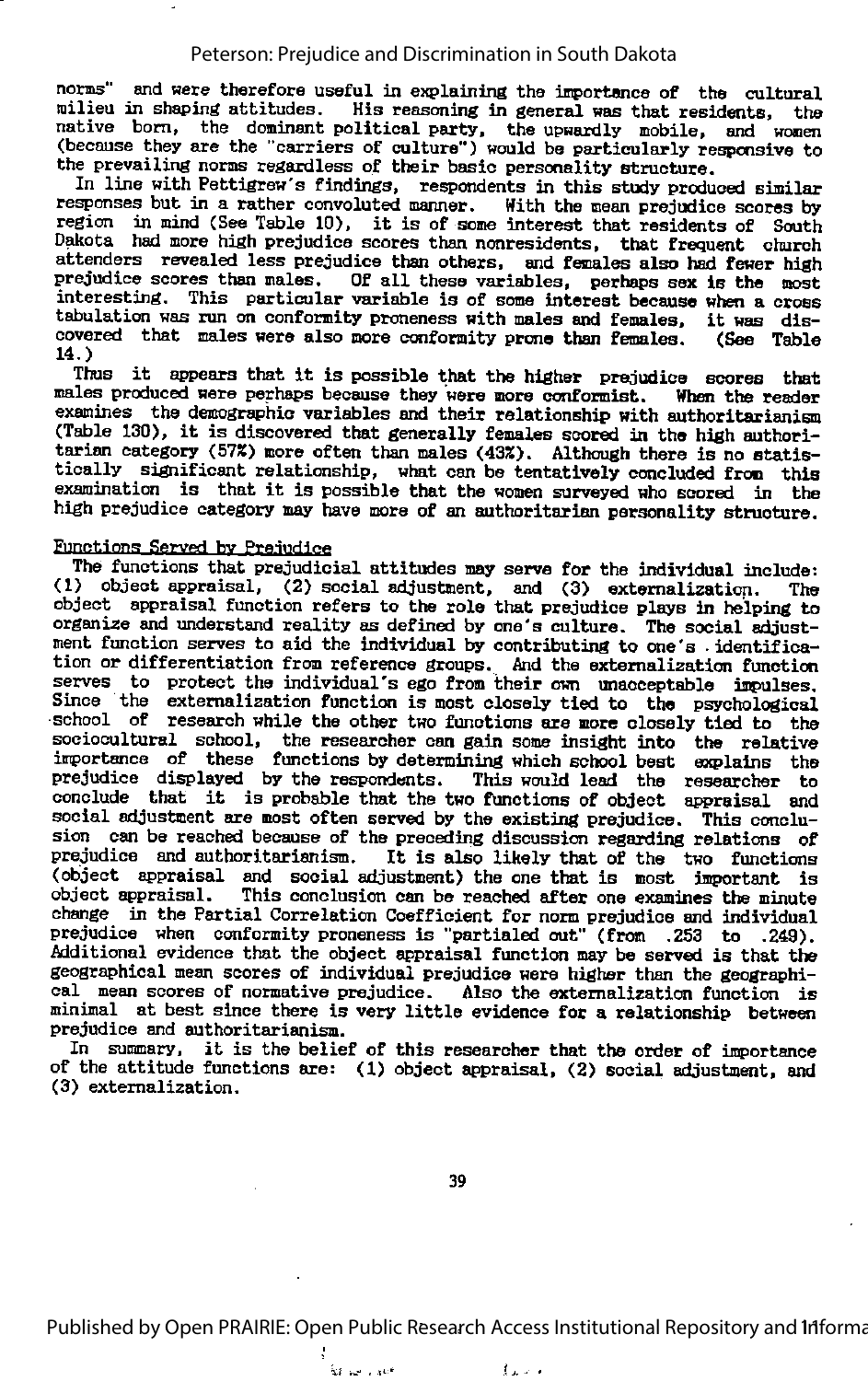Objective 3. The role of prejudice in discrimination.

Table 3 makes it clear that there is a statistically significant relationship<br>tween prejudice and discrimination. Although this relationship exists, the between prejudice and discrimination. strength of the relationship is not great  $(Phi = .25)$ . It is the data and statistics presented in Table 3 that allows this researcher to conclude that there is a basic consistency between attitudes and behavior and that attitudes give direction and consistency to behavior but need not predict any given action. It is here that Robert Merton's typology becomes useful. Merton's nodel suggests that prejudice and discrimination are not always correlated and that the correlation one does get may indicate support for the psychological perspection tive; that there are prejudiced people or tolerant people, who may be expected to act in accordance with their attitudes and it may also provide evidence for situated prejudice; that nonconsonant attitudes and behaviors are the result of social situational pressures brought to bear on the individual. This researsocial situational pressures brought to bear on the individual. cher's results provide some evidence for Merton (1949) and Kelman's (1958) insights in that a crosstabulatioo revealed twenty-three active bigots and When high authoritarianism was controlled for, it was discovered that thirteen of the twenty-three active bigots and fifteen of the twenty-three all-weather liberals remained. (See Table 15.) Also, of the twenty fair-weather liberals and the nine timid bigots, when high conformity was controlled for, nine fair-weather liberals and five timid bigots remained. (See Table 18.)

Warner and Dennis (1970, 492) believed that the prejudiced non-discriminators (timid bigots) were conforming, through the process of compliance and identifi cation, to group norms. It was Kelman's contention that this type of conformity was in the service of the social adjustment or object appraisal functions of prejudice (1981, 83). Kelman also believed that those Merton would classify as active bigots may be conforming because the behavior is congruent with his value system that this may be typical of the authoritarian individual (1981: 85-88). This type of behavior is probably in service of the extemalisation function.

This research also confirmed the importance of intimacy of contact with a minority group and discrimination. The Chi-square for these variables revealed The Chi-square for these variables revealed <sup>a</sup> statistically significant relaticmship at the .008 level, and it also produced This relationship can also be demonstrated with Table 17. indicates the frequency and percentage of the respondent that would be willing, unwilling or undecided about engaging in the three activities listed. Additional support for the importance of intimacy of contact comes from the Partial Correlation Coefficients. The reader will recall that the zero order partial was .253 and the first order partial was .149 indicating that intimacy of contact does intervene in a meaningful way.

It is clear from Table 5, Table 17, and the Partial Correlation Coefficients that intimacy of contact is positively relatai to the degree to which a person will be willing to engage in a stated activity.

#### COKCLUSIOH AND IMPLICATIONS

The results from testing the hypotheses in this study provides evidence for the sociocultural explanation of prejudice and discrimination.

Externalized factors were shown to be only mildly associated with prejudice while the sociocultural and situational factors were shown to be significant in explaining prejudice and discrimination.

Similar factors appear to predispose people to accept prejudiced beliefs, norms, and values in the various regions of the state.

40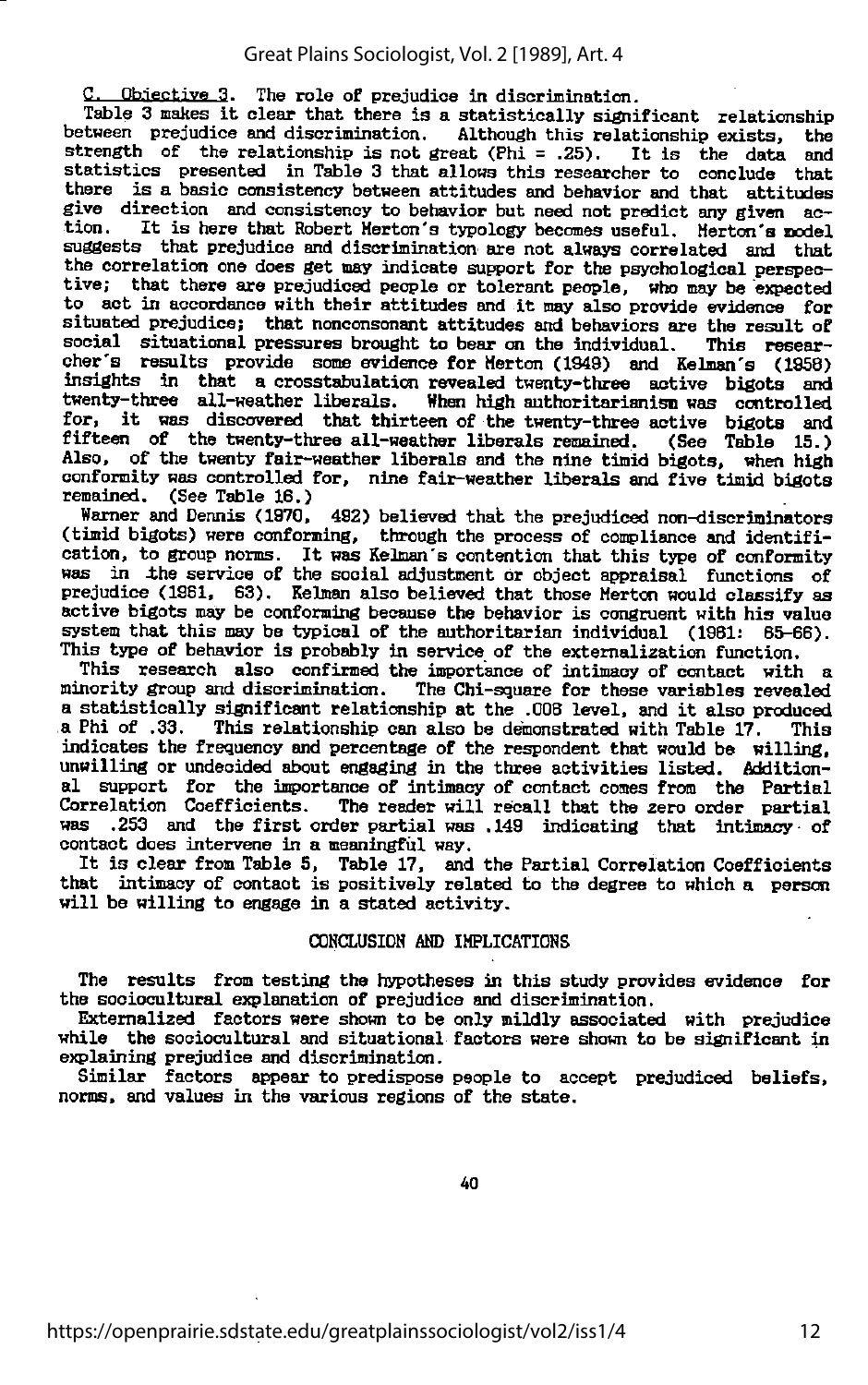This research provides support primarily for the sociocultural explanations of prejudice and by doing so implies that regions or people with heightened prejuprejudice and by doing so implies that regions or people with heightened preju-<br>dice against Indian people cannot necessarily be thought of as harboring more authoritarianism; but instead they probably are reflecting the opinion of his torical, cultural, and social factors. This can be seen as encouragement to those who are interested in combating racism in that the discriminatory actions of individuals are less dependent on prejudicial attitudes and more dependent on the prevailing norms. It seems to this researcher that it would be easier to restructure cultural norms than basic personality structures.

Of the object appraisal and social adjustment functions of prejudice, this study provided limited evidence for prejudice (in South Dakota) providing pri marily for the object appraisal function. If this is true, then more effort should be made to examine the role that cognitive structures may play in the development of our conceptions of social groups and interpersonal behavior.

Published by Open PRAIRIE: Open Public Research Access Institutional Repository and Informa

起こする

 $\tilde{\chi}$  ,  $\tilde{\chi}$  ,  $\tilde{\chi}$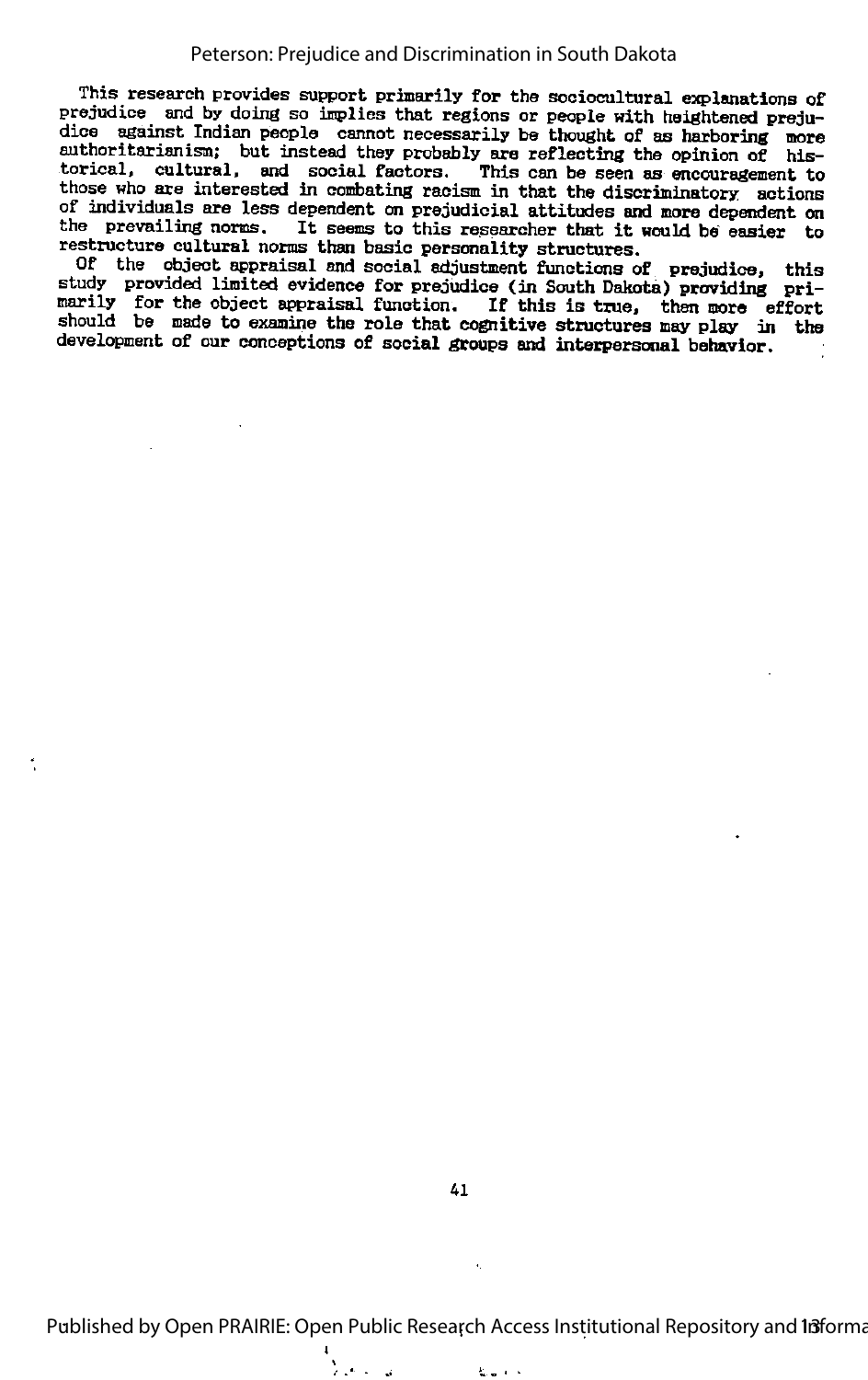| Cell N<br>Row $\boldsymbol{\mathsf{x}}$<br>Column $x$ | Low Authoritarianism |              |              | High Authoritarianism |
|-------------------------------------------------------|----------------------|--------------|--------------|-----------------------|
| <b>High Prejudice</b>                                 | 14<br>45.18<br>40    |              | 17           | 54.83<br>35.59        |
| Low Prejudice                                         | 21<br>48.83<br>60    |              | 22           | 51.18<br>56.41        |
| Chi square $= 005$                                    | $df = 1$             | $=.939$<br>ъ | $Phi = .036$ |                       |

#### Table 1. Crosstabulation between anti-Indian prejudice (P Scale) and authoritarian (F Scale).

#### Table 2. Crosstabulation between discrimination (D Scale) and authoritarianism CF Scale).

 $\ddot{\phantom{a}}$ 

| Cell N<br>Row X<br>Column $\chi$ | Low Authoritarianism |               | High Authoritarianism |  |
|----------------------------------|----------------------|---------------|-----------------------|--|
| High Discrimination              | 22<br>51.16<br>61,11 |               | 21<br>48.83<br>51.21  |  |
| Low Discrimination               | 14<br>41.17<br>38.68 |               | 20<br>58.82<br>48.78  |  |
| Chi square $=$ 412               | $df = 1$             | $= .520$<br>P | $Phi = .099$          |  |

 $\ddot{\phantom{0}}$ 

 $\ddot{\phantom{a}}$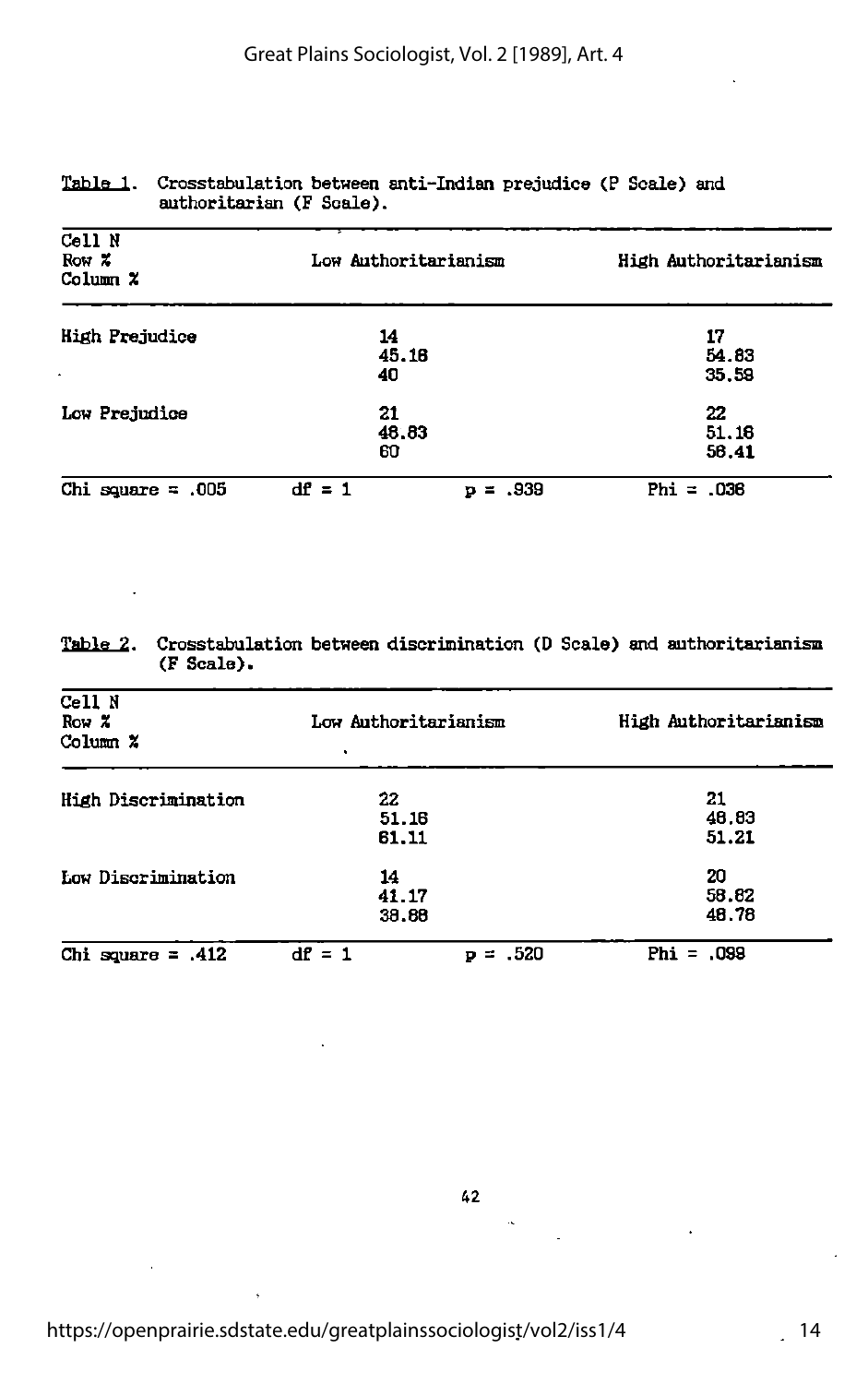| (P Scale).                       |                      |            |                      |  |
|----------------------------------|----------------------|------------|----------------------|--|
| Cell N<br>Row $\chi$<br>Column X | High Prejudice       |            | Low Prejudice        |  |
| High Discrimination              | 23<br>53.49<br>71.88 |            | 20<br>48.51<br>46.51 |  |
| Low Discrimination               | 9<br>28.12<br>28.12  |            | 23<br>71.87<br>53.49 |  |
| Chi square = $3.843$             | $df = 1$             | $p = .049$ | Phi = $.253$         |  |

# Table 3. Crosstabulation between discrimination (D Scale) and prejudice

 $\ddot{\phantom{0}}$ 

Table 4. Crosstabulation between individual prejudice (P Scale) and perceived community prejudice (N Scale).

| Cell N<br>Row $\chi$<br>Column $x$                  | ٠<br>lligh<br>٠<br>Norm Prejudice | Low<br>Norm Prejudice         |
|-----------------------------------------------------|-----------------------------------|-------------------------------|
| High Individual<br>Prejudice                        | 25<br>78.13<br>67,57              | 7<br>21.87<br>18.42           |
| Low Individual<br>12<br>Prejudice<br>27.91<br>32.43 |                                   | 31<br>72.09<br>81.57          |
| Chi square = $16.555$                               | $dE = 1$                          | Phi = $.496$<br>$= .000$<br>Þ |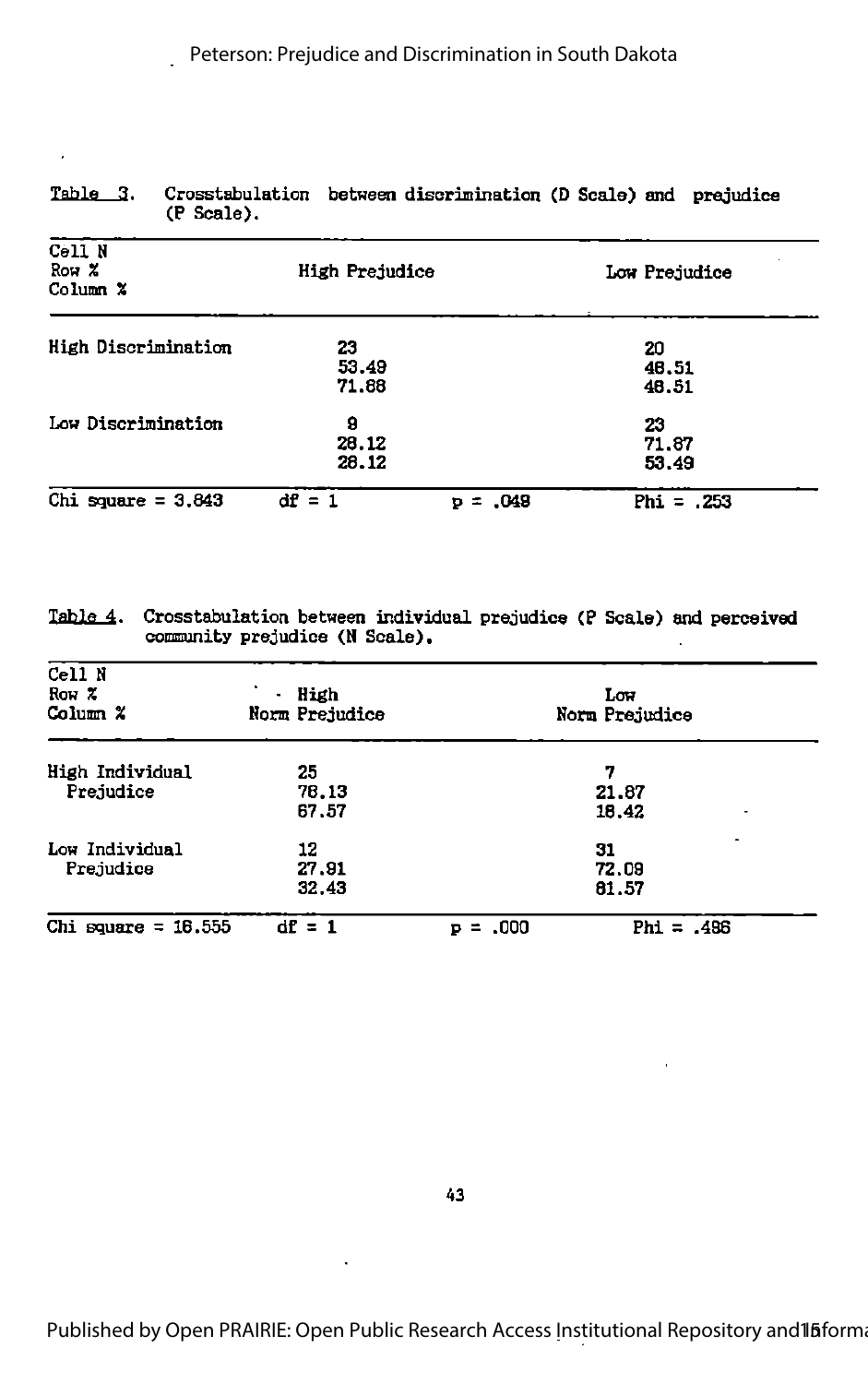$\cdot$ 

| Cell N<br>Row.X<br>Column Z | Below Mean<br>Intimacy |                | Above Hean<br>Intimacy |  |
|-----------------------------|------------------------|----------------|------------------------|--|
| High Discrimination         | 25<br>56.81<br>75.75   |                | 19<br>43.18<br>42.22   |  |
| Low Discrimination          | 8<br>23.52<br>24.24    |                | 26<br>76.47<br>57.77   |  |
| Chi square = $7.397$        | $df = 1$               | .006<br>ニ<br>P | Phi = $.334$           |  |

#### Table 5. Crosstabulation between intimacy of contact (I Scale) and discrimination (D Scale).

| Table 6. | Crosstabulation between individual prejudice (P Scale) and        |
|----------|-------------------------------------------------------------------|
|          | community prejudice (N Scale) when controlling for low conformity |
|          | proneness (high conformers remain).                               |

| Cell N<br>Row $\boldsymbol{\mathsf{x}}$<br>Column $\chi$ | High Norm<br>۰.<br>Prejudice |                | Low Norm<br>Prejudice |  |
|----------------------------------------------------------|------------------------------|----------------|-----------------------|--|
| High Individual<br>Prejudice                             | 11<br>73.33<br>57.69         |                | 4<br>26.67<br>19.05   |  |
| Low Individual<br>Prejudice                              | 8<br>32.0<br>42.10           |                | 17<br>68.0<br>80.95   |  |
| Chi square $= 4.872$                                     | $df = 1$                     | $= .027$<br>D. | Phi = $.400$          |  |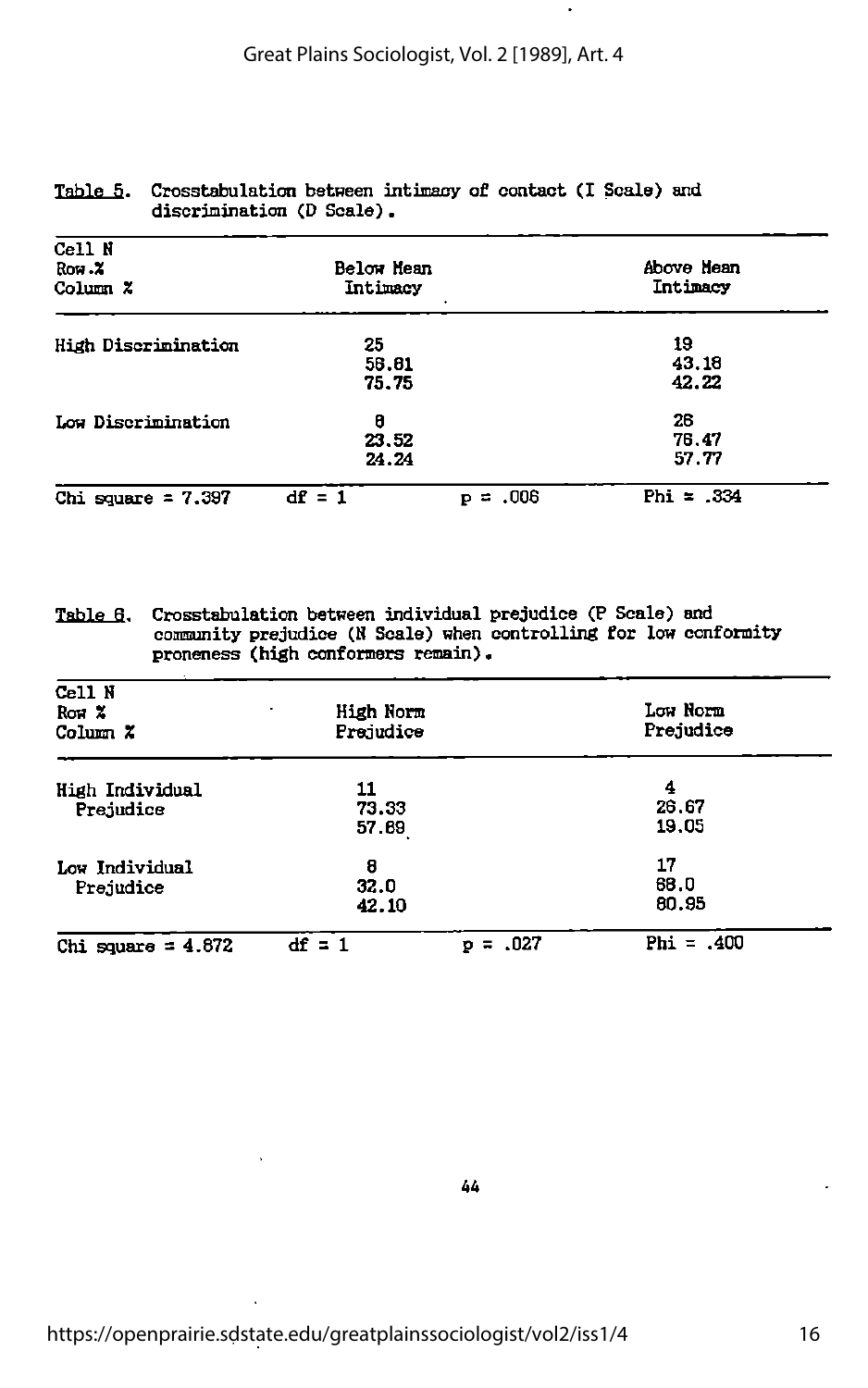Table 7. Crosstabulation between individual prejudice (P Scale) and community prejudice (N Scale) when controlling for high conformity proneness  $\epsilon_{\rm g}$ (low conformers remain).

| Cell N<br>Row $\boldsymbol{\mathsf{x}}$<br>Column $\chi$ | High Norm<br>Prejudice |                | Low Norm<br>Prejudice |
|----------------------------------------------------------|------------------------|----------------|-----------------------|
| High Individual<br>Prejudice                             | 14<br>82.35            | ¢.             | 3<br>17.65            |
| Low Individual                                           | 77.77<br>4             |                | 17.65<br>14           |
| Prejudice                                                | 22.22<br>22.22         | ×              | 77.77<br>82.35        |
| Chi square = $10.362$                                    | $df = 1$               | .001<br>Þ<br>⋍ | $Phi = .601$          |

|  | Table 8. Prejudice and F Scale Items |  |  |  |  |
|--|--------------------------------------|--|--|--|--|
|--|--------------------------------------|--|--|--|--|

 $\mathcal{L}$ 

÷,

|                                                                                                                                                                                        | Percentage Agreement |                   |
|----------------------------------------------------------------------------------------------------------------------------------------------------------------------------------------|----------------------|-------------------|
| F Scale Items:<br>1. Nowadays when so many different kinds<br>of people move around and mix together<br>so much, a person has to be especially<br>careful not to catch an infection or | High Prejudice       | Low Prejudice     |
| disease from them.                                                                                                                                                                     | 20.2                 | 23.0              |
| 2. There is hardly anything lower than<br>a person who does not feel a great<br>love and respect for his parents.                                                                      | 22.6                 | 40.0              |
| 3. People can be put into two distinct<br>classes: the weak and the strong.                                                                                                            | 17.3                 | 16.0              |
| 4. Most of our social problems would be solved<br>if we could somehow get rid of the immoral,<br>crooked and feebleminded people.                                                      | 13.3                 | $\bullet$<br>14.6 |
| 5. The most important thing a child should<br>learn is obedience to his/her parents.                                                                                                   | 28.O                 | 42.7              |
| 6. Every person should have faith in some<br>supernatural power whose decisions he/she<br>obeys without question.                                                                      | 6.6                  | 13.3              |
| 7. When a person has a problem or worry, it<br>is best for him/her to think about it.<br>but to keep busy with more cheerful things.                                                   | 32.0                 | 33.3              |

 $\ddot{\phantom{a}}$ 

 $\bar{r}$  .

 $\bar{\beta}$ 

 $\mathcal{L}^{\pm}$ 

Published by Open PRAIRIE: Open Public Research Access Institutional Repository and Informa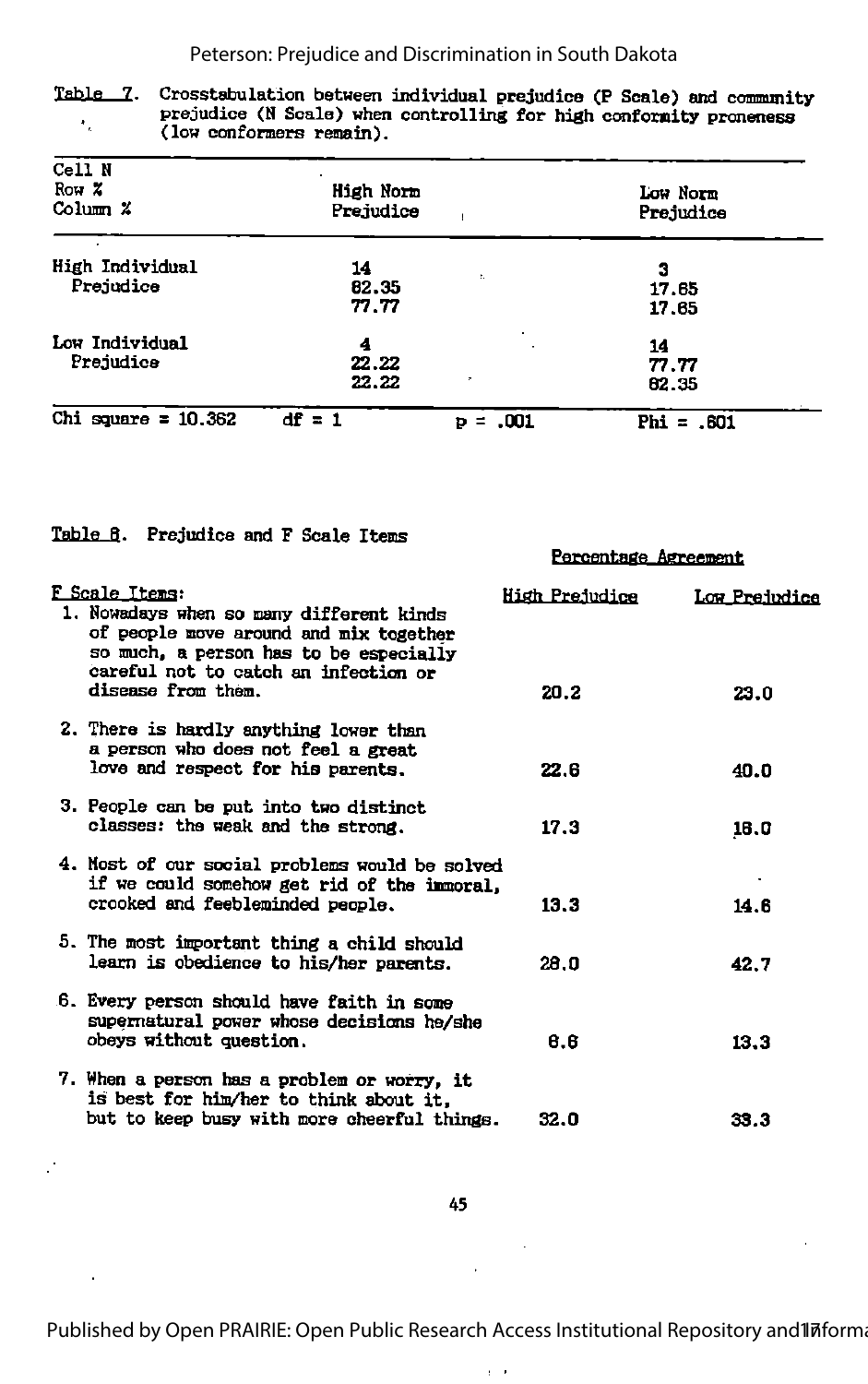| Great Plains Sociologist, Vol. 2 [1989], Art. 4                                                                               |      |      |
|-------------------------------------------------------------------------------------------------------------------------------|------|------|
| 8. Nowadays more and more people are prying<br>into matters that should remain private<br>and personal.                       | 29.3 | 40.0 |
| 9. If people would talk less and work more,<br>everybody would be better off.                                                 | 18.6 | 16.0 |
| 10. An insult to our honor should always<br>be punished.                                                                      | 2.6  | 9.3  |
| 11. No sane, normal person would ever think of<br>hurting a close friend or relative.                                         | 20.0 | 34.7 |
| 12. Science has its place, but there are many<br>important things that can never possibly<br>be understood by the human mind. | 25.3 | 33.3 |
| 13. Some day it will probably be shown that<br>astrology can explain a lot of things.                                         | 18.6 | 29.3 |

\*Agree strongly and agree were combined to form agree while disagree strongly and disagree were combined into disagree.

#### Table 9. Prejudice and C Scale Items

|                                                                                                                    | Percentage Agreement  |               |  |
|--------------------------------------------------------------------------------------------------------------------|-----------------------|---------------|--|
| C Scale Items:                                                                                                     | <b>High Prejudice</b> | Low Prejudice |  |
| 1. It's better to go along with the crowd<br>than to be a martyr.                                                  | 6.6                   | 10.6          |  |
| 2. When almost everyone agrees on some-<br>thing, there is little reason to oppose it.                             | 10.6                  | 6.8           |  |
| 3. Adherence to convention (following the<br>accepted way of doing things) produces the<br>best kind of citizen.   | 18.6                  | 33.3          |  |
| 4. To be successful, a group's members must act<br>and think alike.                                                | 12.0                  | 12.0          |  |
| 5. It is important for friends to have similar<br>opinions.                                                        | 17.3                  | 17.3          |  |
| 6. It is more important to be loyal and conform<br>to our own group than to try to cooperate<br>with other groups. | 13.3                  | 10.7          |  |

 $\ddot{\phantom{a}}$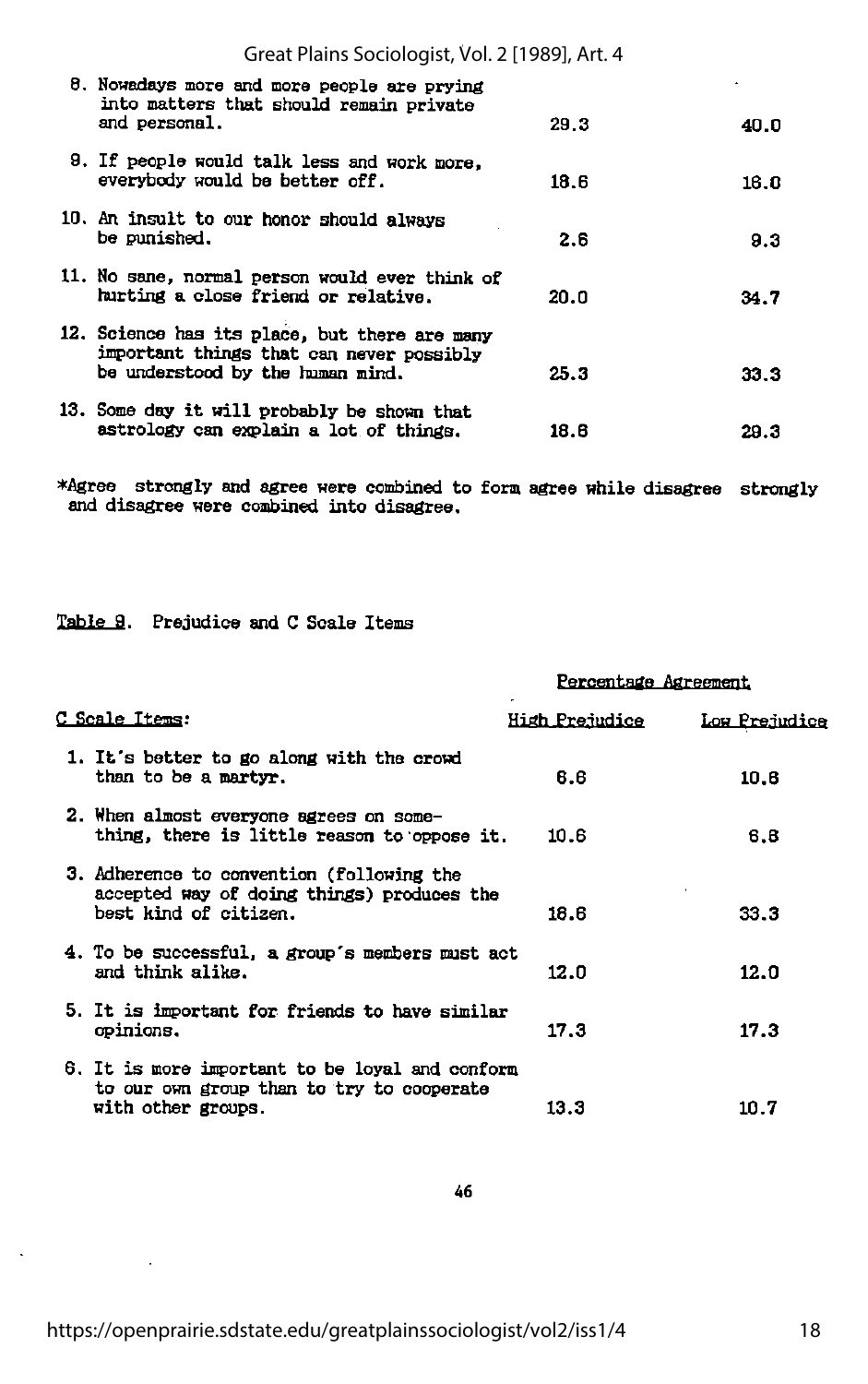| 7. We should alter our needs to fit society's<br>demands rather than change society to fit<br>our needs.                                           | 20.0 | 16.0 |
|----------------------------------------------------------------------------------------------------------------------------------------------------|------|------|
| 8. A good group member should agree with the<br>other members.                                                                                     | 9.3  | 10.7 |
| 9. It is best not to express your views when in<br>the company of friends who disagree with you.                                                   | 10.6 | 5.3  |
| 10. Before a person does something, he/she<br>should try to consider how his/her friends<br>will react to it.                                      | 33.3 | 38.7 |
| 11. To become a success these days, a person has<br>to act in the way that others expect him/her<br>to act.                                        | 14.6 | 17.3 |
| 12. A group cannot expect to maintain its identity<br>unless its members all think and feel in very<br>much the same way.                          | 13.3 | 18.7 |
| 13. It is one's duty to conform to the passing<br>demands of the world and to suppress those<br>personal desires that do not fit these<br>demands. | 18.6 | 25.3 |
| 14. A person should adapt his/her ideas and<br>behavior to the group that happens to be<br>with him/her at the time.                               | 9.3  | 13.3 |
| 15. It is extremely uncomfortable to go accident-<br>ally to a formal party in street clothes.                                                     | 9.3  | 16.0 |
| 16. To get along well in a group, you have to<br>follow the lead of others.                                                                        | 14.6 | 18.6 |

Ŷ,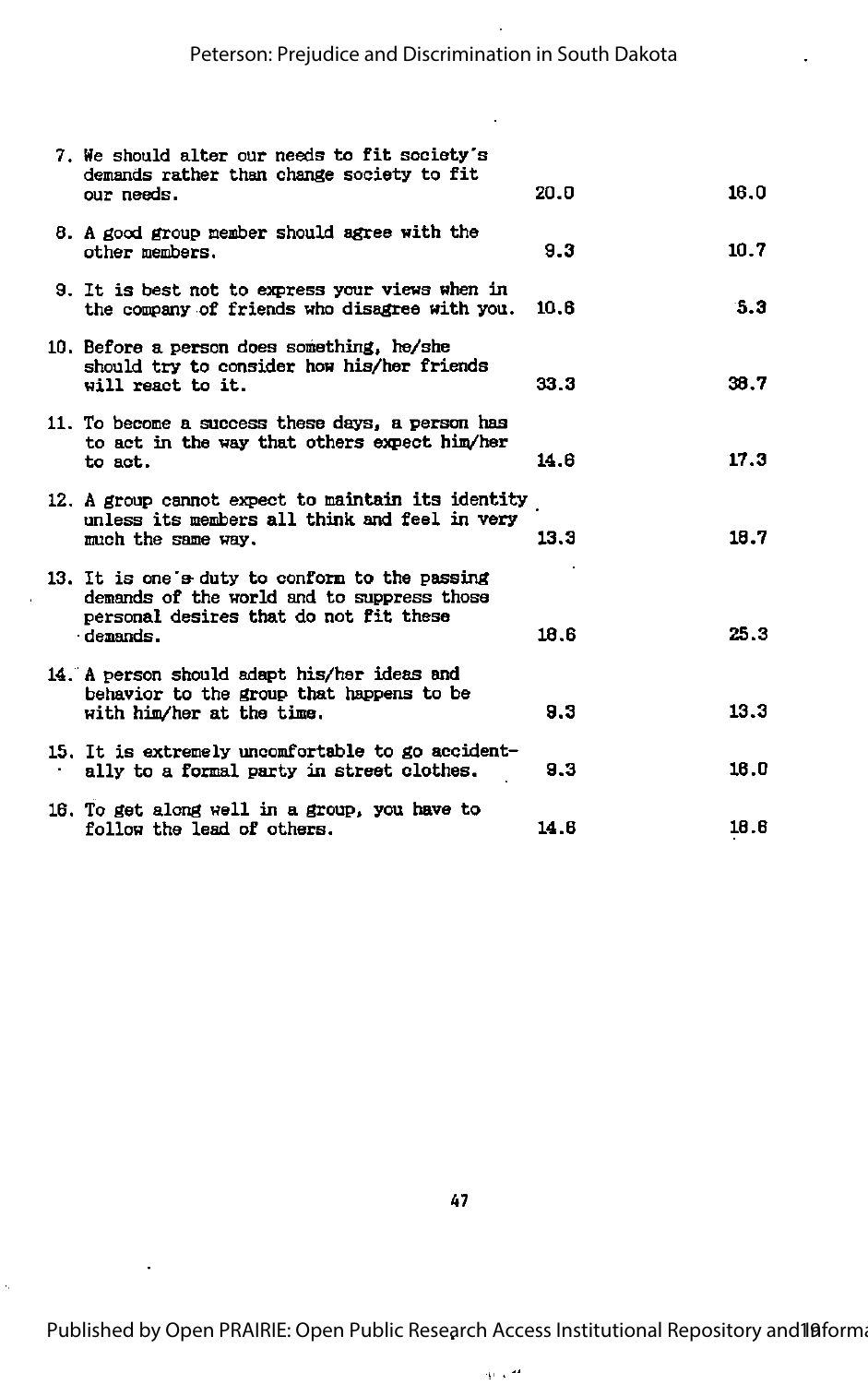#### Great Plains Sociologist, Vol. 2 [1989], Art. 4

#### Table IQ. Individual Prejudice by Geographical Location

|                                                                                                                               |         | N       | x            | вd           |      | Range                          |
|-------------------------------------------------------------------------------------------------------------------------------|---------|---------|--------------|--------------|------|--------------------------------|
| Entire Population<br><b>Reservation Counties</b>                                                                              |         | 79<br>9 | 3.26<br>3.06 | .627<br>.880 |      | $1.47 - 4.29$<br>$1.52 - 3.94$ |
| <b>Contiguous Counties</b>                                                                                                    |         | 41      | 3.21         | .620         |      | 1.70–4.17                      |
| Other In-State Counties                                                                                                       |         | 11      | 3.50         | . 335        |      | $2.05 - 3.82$                  |
| Out of State                                                                                                                  |         | 18      | 3.32         | . 631        |      | $1.47 - 4.29$                  |
| Analysis of Variance for Individual Prejudice and Geography                                                                   |         |         |              |              |      |                                |
|                                                                                                                               | Sum of  |         | Mean         |              |      |                                |
| Source                                                                                                                        | Squares | df.     | Squares      | E            | P    | Eta                            |
| Between Groups                                                                                                                | 1.161   | з       | . 387        | .984         | .404 |                                |
| Within Groups                                                                                                                 | 29,508  | 75      | .393         |              |      | .037                           |
| *Reservation Counties include: Dewey, Tripp, Hyde, Stanley, Lieback, Lyman,<br>Mellette, and Todd.                            |         |         |              |              |      |                                |
| Pennington, Meade, Lawrence, Butte, Perkins,<br>*Contiguous Counties include:<br>Shannon, Bennett, Fall River, and Custer.    |         |         |              |              |      |                                |
| *Other In-State Counties include: Brookings, Marshall, Edmunds, Beadle, Brown,<br>Yankton, Charles Mix, Union, and Minnehaha. |         |         |              |              |      |                                |

#### Table 11: Authoritarianism by Geographical Location

|    |      | Ξd   | Range         |
|----|------|------|---------------|
| 79 | 3.13 | .426 | $1.92 - 1.15$ |
| 9  | 3.17 | .297 | 2.77-3.62     |
| 41 | 3.13 | .466 | $1.92 - 4.15$ |
| 11 | 3.06 | .487 | $2.83 - 4.08$ |
| 18 | 3.17 | .366 | $2.54 - 4.00$ |
|    |      |      |               |

Analysis of Variance for Authoritarianism and Geography

| Source         | Sun of<br>Squares | df | Mean<br>Squares | R     |      | <b>Eta</b> |
|----------------|-------------------|----|-----------------|-------|------|------------|
| Between Groups | .0950             | з  | .0317           | . 168 | .917 |            |
| Within Groups  | 14.069            | 75 | .1876           |       |      | .008       |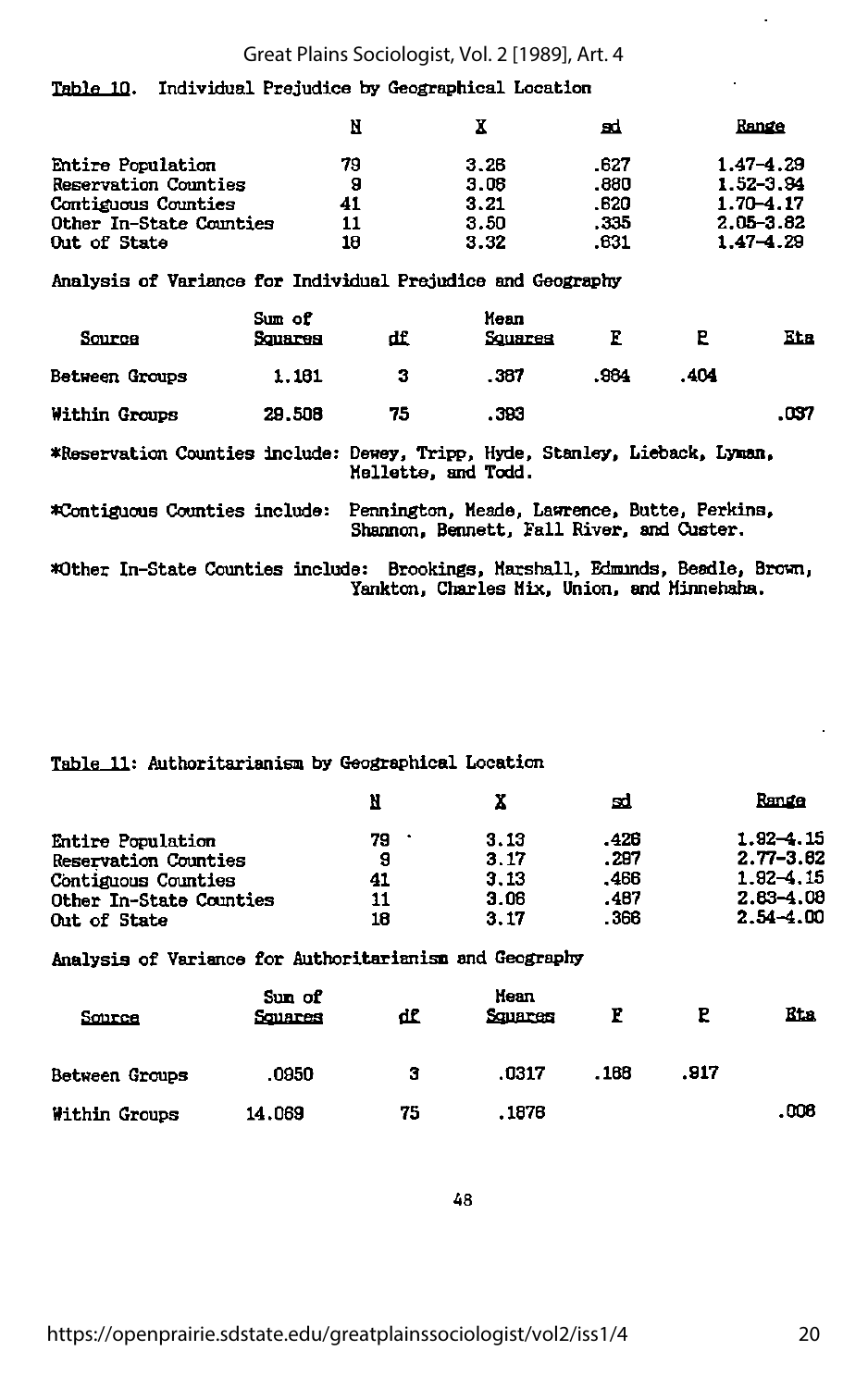#### Peterson: Prejudice and Discrimination in South Dakota

#### Table 12. Prejudice with Demographic Variables

|    |                                        | И                       | % High<br>Prejudice | % Low<br>Prejudice |
|----|----------------------------------------|-------------------------|---------------------|--------------------|
| 1. | Major                                  |                         |                     |                    |
|    | Education<br>$\epsilon$                | 8                       | 50                  | 50                 |
|    | <b>Business</b>                        | 32                      | 44                  | 56                 |
|    | Communications                         | 6                       | 17                  | 83.                |
|    | Industrial Arts                        | $\overline{\mathbf{z}}$ | 50                  | 50                 |
|    | Science and Math                       | 7                       | 43                  | 57                 |
|    | <b>Social Science</b>                  | $\overline{\mathbf{4}}$ | 50                  | 50                 |
|    | Fine Arts                              | $\mathbf 1$             |                     |                    |
|    | Physical Education                     | 4                       | 75                  | 25                 |
|    | Other                                  | 11                      | 39                  | 64.                |
| 2. | Size of Community                      |                         |                     |                    |
|    | City $(10,000$ or more)                | 17                      | 47                  | 53                 |
|    | Town (2,500 to 9,999)                  | 28                      | 46                  | 54                 |
|    | Town (less than 2,500)                 | 19                      | 53                  | 47                 |
|    | Farm (outside city limits)<br>Non-farm | 10                      | 10                  | 90                 |
|    | (outside city limits)                  | 1                       |                     |                    |
| З. | Father's Occupation                    |                         |                     |                    |
|    | Blue Collar                            | 22                      | 41                  | 59                 |
|    | Professional                           | 11                      | 27                  | 73                 |
|    | Clerical                               | 1                       |                     |                    |
|    | <b>Sales</b>                           | 8                       | 50                  | 50                 |
|    | Other                                  | 33                      | 48                  | 52                 |
| 4. | Mother's Occupation                    |                         |                     |                    |
|    | <b>Blue Collar</b>                     | 12                      | 58                  | 42                 |
|    | Professional                           | 10                      | 20                  | 60                 |
|    | Clerical                               | 14                      | 64                  | 36                 |
|    | <b>Sales</b>                           | 3                       | 33                  | 67                 |
|    | Housewife                              | 27                      | 41                  | 59                 |
|    | Other                                  | 9                       | 22                  | 78                 |
| 5. | Age Category                           |                         |                     |                    |
|    | $16 - 20$                              | 66                      | 44                  | 56                 |
|    | $21 - 25$                              | 3                       | 33                  | 67                 |
|    | 26-30                                  | $\overline{\bf{5}}$     | 20                  | 80                 |
|    | $31 - 35$                              | $\mathbf{1}$            |                     |                    |
| в. | Sex                                    |                         |                     |                    |
|    | Male                                   | 30                      | 57                  | 43                 |
|    | Female                                 | 44                      | 34                  | 66                 |
| 7. | Marital Status                         |                         |                     |                    |
|    | Single                                 | 67                      | 43                  | 57                 |
|    | Married                                | 8                       | 50                  | 50                 |
|    | Other                                  | 2                       |                     | 100                |

49

 $\ddot{\phantom{a}}$ 

Published by Open PRAIRIE: Open Public Research Access Institutional Repository and 21 forma

 $\sim$   $\sim$ 

 $\mathcal{E} \rightarrow \mathcal{E} \rightarrow \mathcal{E}$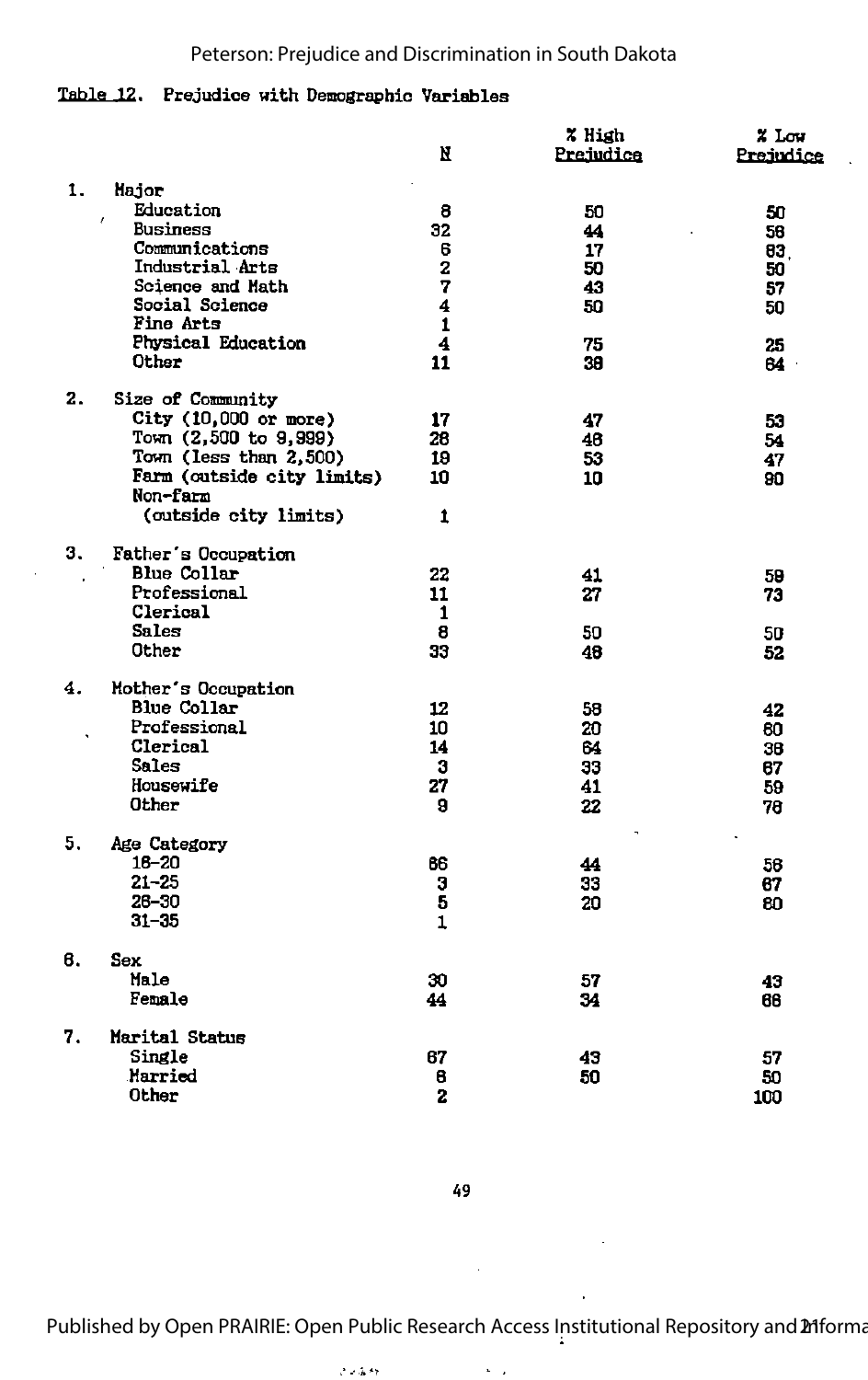| 8.  | Resident of South Dakota<br>Yes<br>No | 58<br>17        | 45<br>35 | 55<br>65 |
|-----|---------------------------------------|-----------------|----------|----------|
| 9.  | Place of Birth                        |                 |          |          |
|     | South Dakota                          | 45              | 42       | 58       |
|     | Outside South Dakota                  | 30              | 43.      | 57       |
| 10. | Highest Grade Father Completed        |                 |          |          |
|     | Less than 8th grade                   | 3               |          | 100      |
|     | 8th grade                             | 7.1             | 43       | 57       |
|     | Some high school                      | 11              | 55       | 45       |
|     | 4 years of high school                | 28              | 50       | 50       |
|     | Some college                          | 13              | 38       | 62       |
|     | Bachelor's degree                     | 10              | 30       | 70       |
|     | Graduate studies                      | з               | 33       | 67       |
| 11. | Highest Grade Mother Completed        |                 |          |          |
|     | Less than 8th grade                   | None            |          |          |
|     | 8th grade                             | з               | 33       | 87       |
|     | Some high school                      | 7               | 29       | 71       |
|     | 4 years of high school                | 33              | 55       | 45       |
|     | Some college                          | 23              | 39       | 61       |
|     | Bachelor's degree<br>Graduate studies | 6               | 17       | 83       |
|     |                                       | 3               | 33       | 67       |
| 12. | Political Party Preference            |                 |          |          |
|     | Republican                            | 39              | 46       | 54       |
|     | Democrat<br>Other                     | 23              | 48       | 52       |
|     |                                       | 13 <sup>°</sup> | 23       | 77       |
| 13. | Church Affiliation                    |                 |          |          |
|     | Catholic                              | 29              | 34       | 66       |
|     | Protestant                            | 36              | 53       | 47       |
|     | Other                                 | 3               | 33       | 67       |
|     | None                                  | 7               | 29       | $-71$    |
| 14. | Protestant Denomination               |                 |          |          |
|     | Lutheran                              | 17              | ÷,<br>59 | 41       |
|     | Presbyterian                          | 2               | 50       | 50       |
|     | <b>Baptist</b>                        | 5               | 20       | 80       |
|     | Episcopal                             | $\mathbf{1}$    |          |          |
|     | Christian Science                     |                 |          |          |
|     | Church of Christ                      | 1               |          |          |
|     | Methodist                             | 10              | 50       | 50       |
|     | Assembly of God                       | 1               |          |          |
| 15. | Often Attended Church                 |                 |          |          |
|     | Weekly                                | 25              | 28       | 72       |
|     | Monthly                               | 8               | 50       | 50       |
|     | Seldom                                | 35              | 49       | 51       |
|     | Never                                 | 7               | 57       | 43       |

50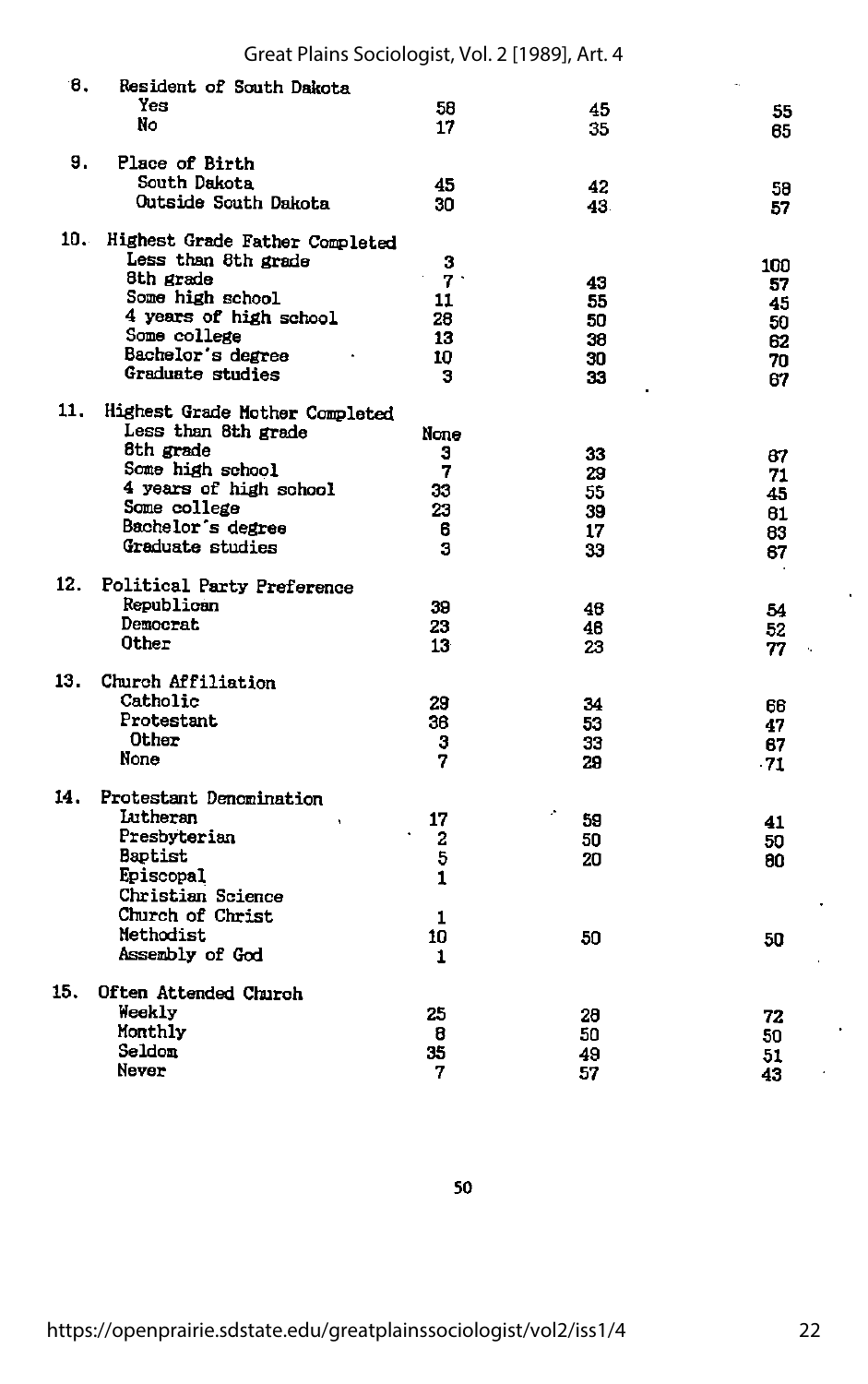#### Peterson: Prejudice and Discrimination in South Dakota

J.

### Table 13. Authoritarianism with Demographic Variables

|    |                                        | И                       | $x$ Low<br><b>Authorit-</b><br>arianism | % High<br><b>Authorit-</b><br>arianism |
|----|----------------------------------------|-------------------------|-----------------------------------------|----------------------------------------|
| 1. | Major                                  |                         |                                         |                                        |
|    | Education                              | 8                       | 63                                      | -37                                    |
|    | Business                               | 35                      | 29                                      | 71                                     |
|    | Communications                         | 6                       | 83                                      | 17                                     |
|    | Industrial Arts                        | $\overline{\mathbf{3}}$ | 100                                     |                                        |
|    | Science & Math                         | 7                       | 88                                      | 14                                     |
|    | Social Science                         | $\overline{\mathbf{4}}$ |                                         | 100                                    |
|    | Fine Arts                              | $\mathbf{1}$            |                                         |                                        |
|    | <b>Physical Education</b>              | 4                       | 50                                      | 50                                     |
|    | Other                                  | 10                      | 50                                      | 50                                     |
| 2. | Size of Community                      |                         |                                         |                                        |
|    | City $(10,000 \text{ or more})$        | 16                      | 50                                      | 50                                     |
|    | Town (2,500 to 9,999)                  | 30                      | 50                                      | 50                                     |
|    | Town (less than 2,500)                 | 21                      | 48                                      | 52                                     |
|    | Farm (outside city limits)<br>Non-farm | 10                      | 40                                      | 60                                     |
|    | (outside city limits)                  | 1                       |                                         |                                        |
| Э. | Father's Occupation                    |                         |                                         |                                        |
|    | <b>Blue Collar</b>                     | 25                      | 52                                      |                                        |
|    | Professional                           | 11                      | 45                                      | 46.                                    |
|    | Clerical                               | 1                       |                                         | 55                                     |
|    | <b>Sales</b>                           | 8                       | 63                                      |                                        |
|    | Other                                  | 33                      | 39                                      | 37<br>61                               |
| 4. | Mother's Occupation                    |                         |                                         |                                        |
|    | <b>Blue Collar</b>                     | 12                      | 50                                      | 50                                     |
|    | Professional                           | 10                      | 60                                      | 40                                     |
|    | Clerical                               | 14                      | 29                                      | 71                                     |
|    | <b>Sales</b>                           | 3                       | 33                                      | 67                                     |
|    | Housewife                              | 30                      | 60                                      | 40                                     |
|    | Other                                  | 9                       | 22                                      | 78                                     |
| 5. | Age Category                           |                         |                                         |                                        |
|    | $16 - 20$                              | 67                      | 48                                      | 52                                     |
|    | $21 - 25$                              | 3                       | 33                                      | 67                                     |
|    | 26-30                                  | 7                       | 43                                      | 57                                     |
|    | $31 - 35$                              | $\mathbf{1}$            |                                         |                                        |
| 6. | Sex                                    |                         | $\bullet$                               |                                        |
|    | Male                                   | 30                      | 57                                      | 43                                     |
|    | Female                                 | 47                      | 43                                      | 57                                     |
| 7. | Marital Status                         |                         |                                         |                                        |
|    | Single                                 | 69                      | 46                                      | 54                                     |
|    | Married                                | 7                       | 43                                      | 57                                     |
|    | Other                                  | $\mathbf{z}$            | 100                                     |                                        |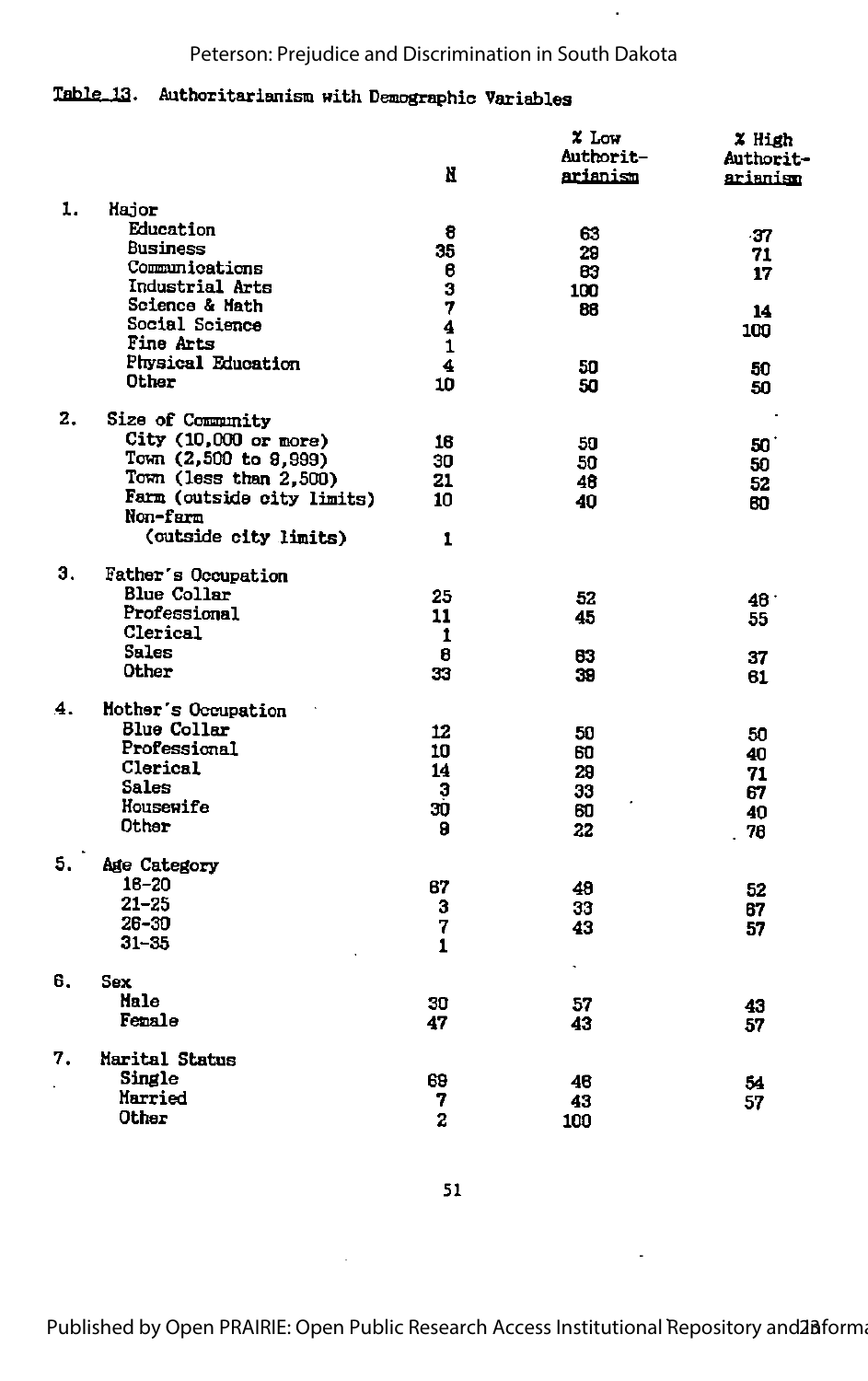| 8.  | <b>Resident of South Dakota</b><br>Yes<br>No                                                                                                                                     | 61<br>17                             | 49<br>41                                | 51<br>59                         |
|-----|----------------------------------------------------------------------------------------------------------------------------------------------------------------------------------|--------------------------------------|-----------------------------------------|----------------------------------|
| 9.  | Place of Birth<br>South Dakota<br>Outside South Dakota                                                                                                                           | 48<br>30.                            | 44<br>53                                | 56<br>47                         |
| 10. | <b>Highest Grade Father Completed</b><br>Less than 8th grade<br>8th grade<br>Some high school<br>4 years of high school<br>Some college<br>Bachelor's degree<br>Graduate studies | з<br>9<br>12<br>29<br>12<br>10<br>3  | 67<br>44<br>75<br>41<br>25<br>40<br>100 | 33<br>56<br>25<br>59<br>75<br>60 |
| 11. | Highest Grade Mother Completed<br>Less than 8th grade<br>8th grade<br>Some high school<br>4 years of high school<br>Some college<br>Bachelor's degree<br>Graduate studies        | None<br>з<br>8<br>32<br>26<br>8<br>Я | 67<br>63<br>44<br>46<br>50<br>33        | 33<br>27<br>56<br>54<br>50<br>67 |
| 12. | <b>Political Party Preference</b><br>Republican<br>Democrat<br>Other                                                                                                             | 39<br>26<br>13                       | 46<br>46<br>54                          | 54<br>54<br>46                   |
| 13. | Church Affiliation<br>Catholic<br>Protestant<br>Other<br>None                                                                                                                    | 30<br>38<br>3<br>7                   | 57<br>39<br>33<br>57                    | 43<br>61<br>87<br>43             |
| 14. | Protestant Denomination<br>Lutheran<br>Presbyterian<br><b>Baptist</b><br>Episcopal<br>Christian Science<br>Church of Christ<br>Methodist<br>Assembly of God                      | 18<br>2<br>6<br>1<br>1<br>10<br>1    | 33<br>50<br>33<br>50                    | 67<br>50<br>67<br>50             |
| 15. | Often Attended Church<br>Weekly<br>Honthly<br>Seldom<br>Never                                                                                                                    | 26<br>8<br>37<br>7                   | 54<br>50<br>41<br>57                    | 46<br>50<br>59<br>43             |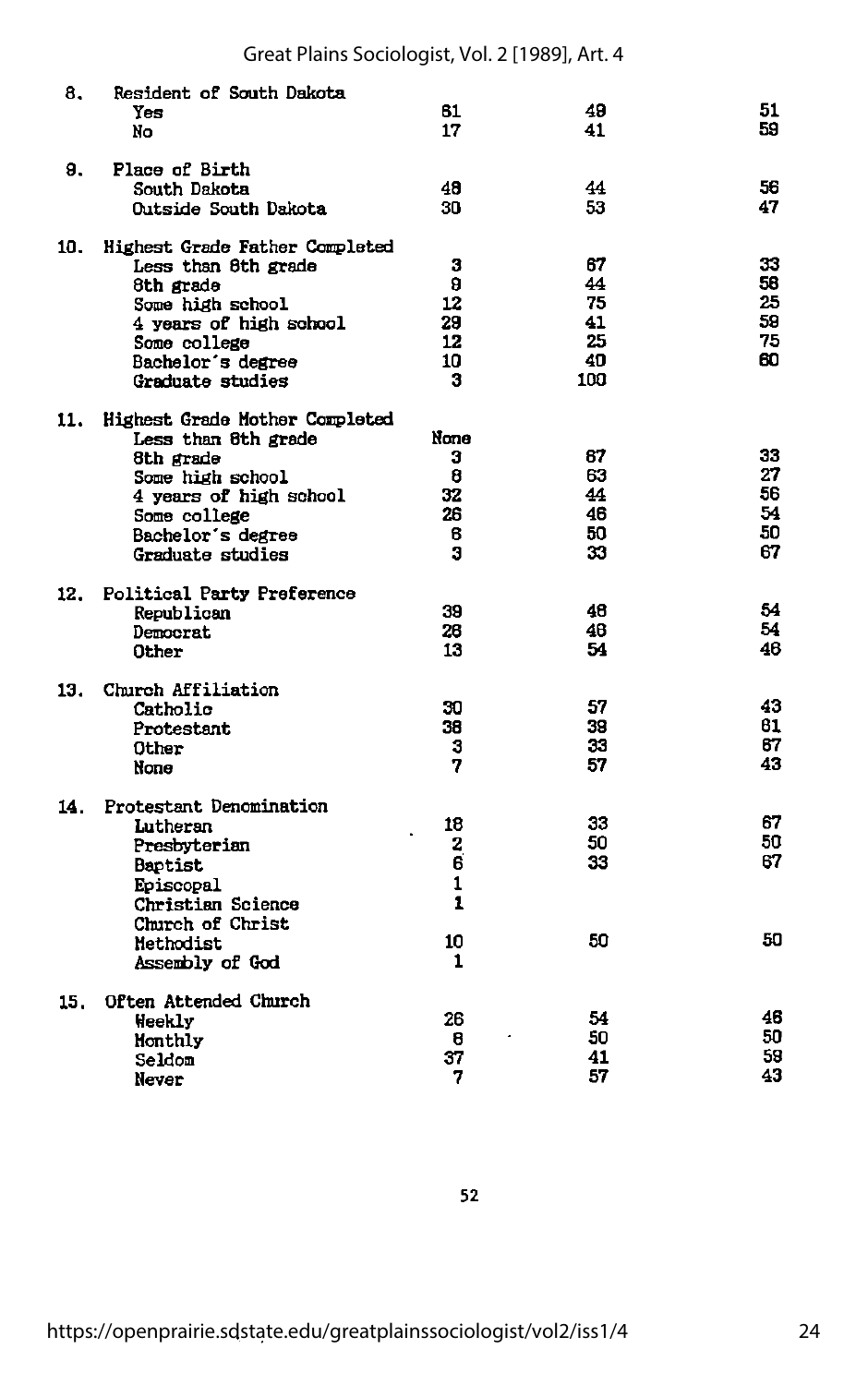| Cell N<br>Row X<br>Column X |       | Male               | Female             |
|-----------------------------|-------|--------------------|--------------------|
| Below Mean<br>Conformity    |       | 10<br>23.3<br>32.3 | 33<br>76.7<br>70.2 |
| Above Hean<br>Conformity    |       | 21<br>60<br>67.7   | 14<br>40<br>29.8   |
| Chi Square $=$              | 12.05 | $df = 2$           | $= .002$<br>Þ      |

#### Table 14. Crosstabulation between conformity proneness and sex.

#### Table 15. Crosstabulation between discrimination and prejudice when controlling for high authoritarianism.

| Cell N<br>Row X<br>Column X      | High Prejudice | Low Prejudice |
|----------------------------------|----------------|---------------|
| High Discrimination              | 13<br>65       | 7<br>- 35     |
|                                  | 76.5           | 31.8          |
| Low Discrimination               | 4              | 15            |
|                                  | 21<br>23.5     | 79<br>68.2    |
| Chi Square = $5.970$<br>$df = 1$ | $= 0.014$<br>Þ | Phi = $.442$  |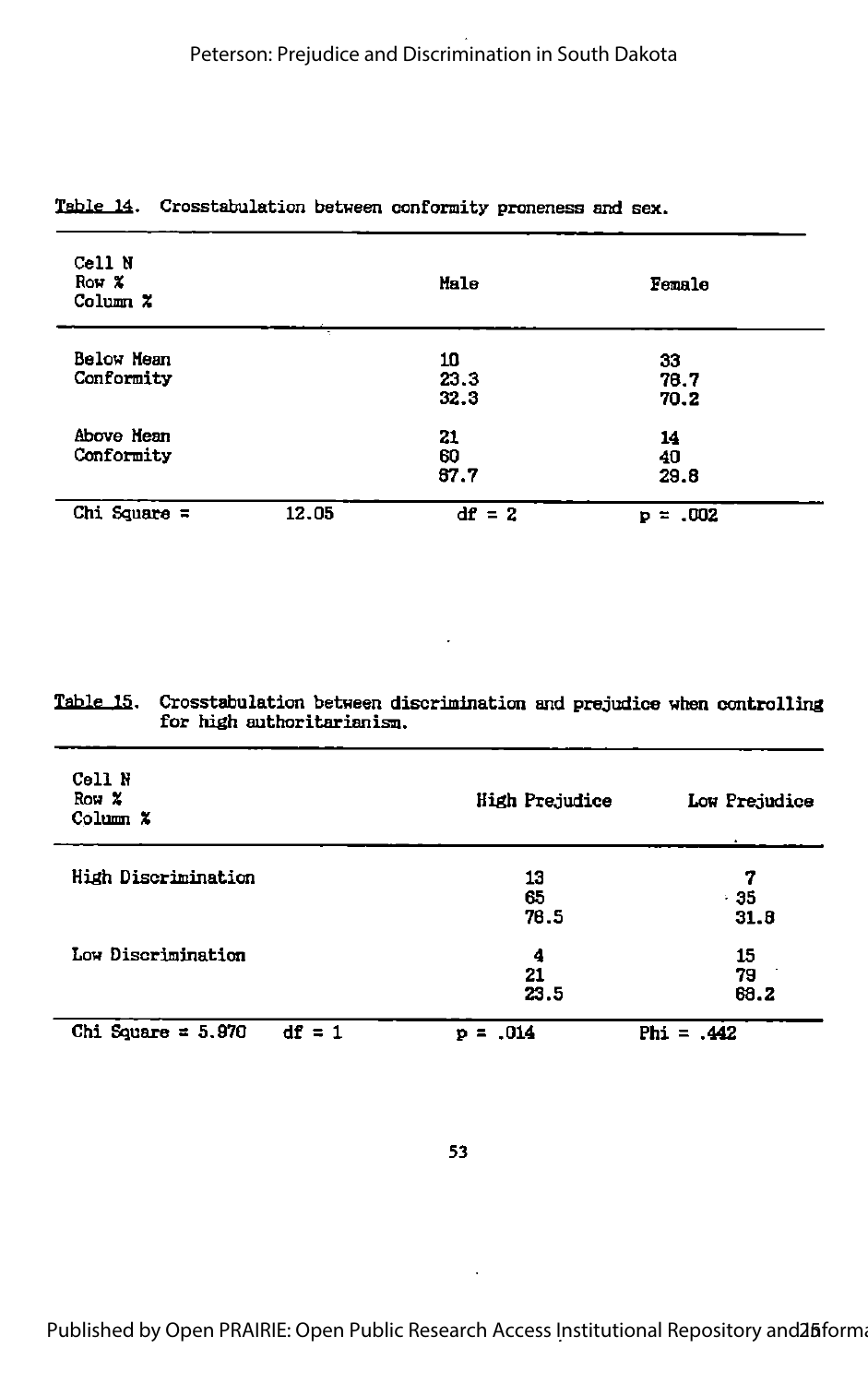| Cell N<br>Row <sub>x</sub><br>Column X | <b>High Prejudice</b> | Low Prejudice   |  |
|----------------------------------------|-----------------------|-----------------|--|
| High Discrimination                    | 12<br>57.1<br>70.6    | 9<br>42.9<br>50 |  |
| Low Discrimination                     | 5<br>35.7<br>29.4     | 9<br>64.3<br>50 |  |
| $df = 1$<br>Chi Square = $.805$        | - 38<br>Þ<br>=        | $Phi = .21$     |  |

#### Table 16. Crosstabulation between discrimination and prejudice when controlling for high conformity proneness.

Table 17. Response to Intimacy Scale Items

|    |                                                                          | Willing                         | Undecided     | Unwilling     |
|----|--------------------------------------------------------------------------|---------------------------------|---------------|---------------|
| 1. | Eat with an Indian.<br>(Least Intimate)                                  | 63<br>(79.7)                    | 8<br>(10.1)   | 8<br>(10.13)  |
| 2. | Take a trip with an Indian.                                              | 46<br>(58.22)<br>$\blacksquare$ | 17<br>(21.5x) | 16<br>(20.3)  |
| З. | Introduce an Indian to a<br>relative on a blind date.<br>(Host Intimate) | 34<br>(43.03)                   | 20<br>(25.3)  | 25<br>(31.6%) |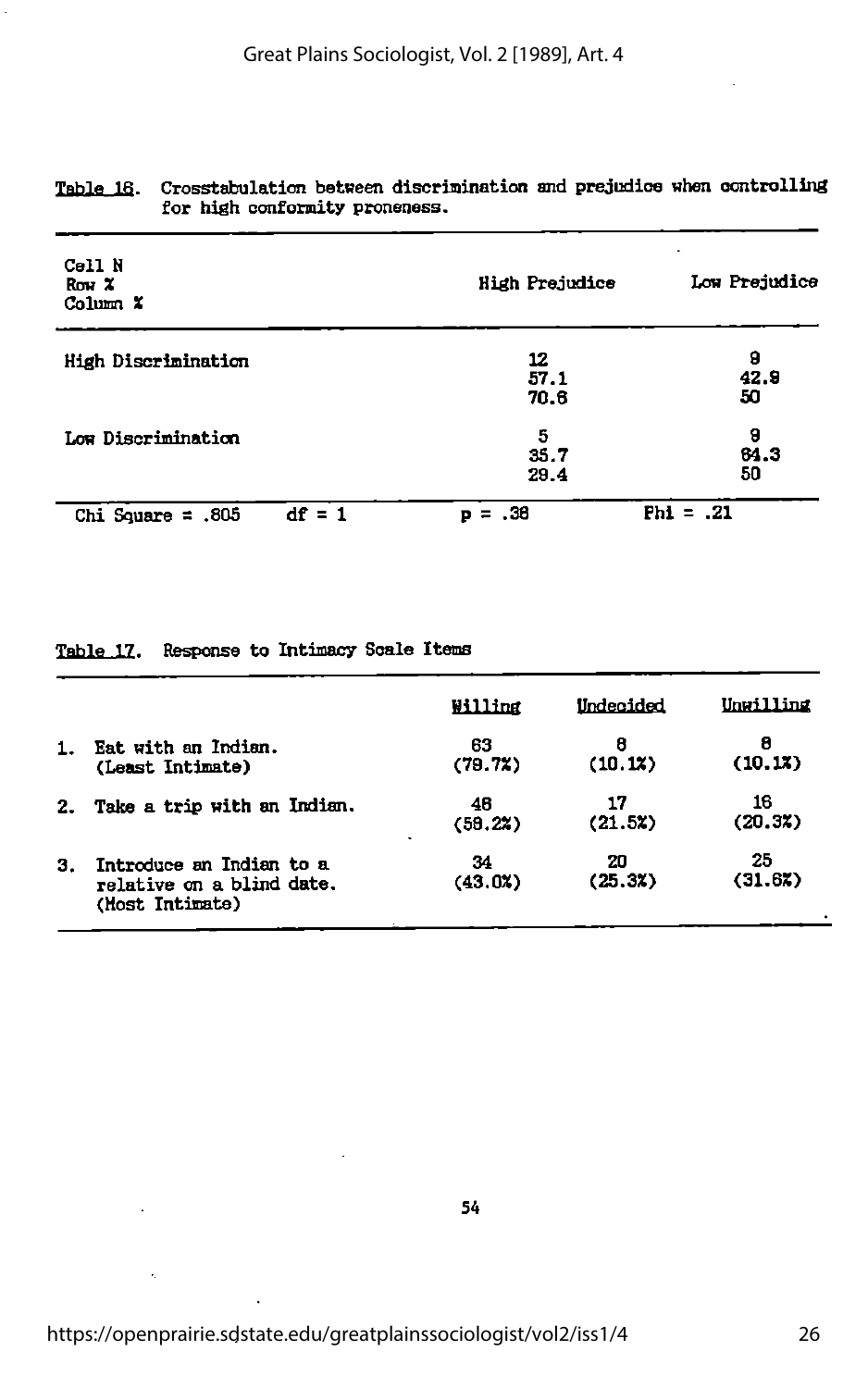#### BIBLIOGRAPHY

- Adomo, T. H., E. Frenkel-Brunswik, D. J. Levinsan, and R, N. Sanford The Authoritarian Personality. New York, New York: Harper.
- Ajzen, Icek, and Kartin Fishbein
	- 1977 "Attitude-Behavior Relations: A Theoretical Analysis and Review of Emperical Research." Psychological Bulletin 84, 5:888-918.
- Allport, 6.
	- 1935 "Attitudes" in C. Murchison (ed.), A Handbook of Social Psychology. Horchester, Massachusetts: Clark University Press, 798-844.

# Allport, G.

- "Prejudice: Is it Societal or Personal?" Journal of Social Issue 18:120-134.
- Ashmore, Richard D., and F. K. Del Boca
	- 1978 "Psychological Approaches to Understanding Intergroup Conflict." In P. A. Katz (ed.), Toward the Elimination of Racism. New York, New York: Perganon Press, 73-123.

## Ehrlich<br>1973

- The Social Psychology of Prejudice. New York, New York: John Wiley and Sons.
- Hraba, Joseph and Geoffrey Grant
	- "Black is Beautiful: A Reexamination of Racial Preference and Identification." Journal of Personality and Social Psychology. 18:398-402.

# Hraba, Joseph

American Ethnicity. Peacock, 1979. Itasca, Illinois.

#### Katz, Irwin, and Patricia Gurwin

1969 "Race Relations and the Social Sciences: Overview and Further Dis cussion." in I. Katz and P. Gurin (eds.) Race and the Social Scieneea. Hew York, Hew York: Basic Books.

# Relnan, Herbert

"Compliance, Identification and Internalization: Three Processes of Attitude Change." Journal of Conflict Resolution 2:51-80.

## Relman, Herbert

"Processes of Opinion Change." Public Opinion Quarterly 25:57-78.

# Harger, Martin N.

Race and Ethnic Relations: American and Global Perspectives. Belmont, California: Wadsworth Publishing.

## Herton, Robert R.

"Discrimination and the American Creed" in R. H. Haciner (ed.) Discrimination and Watinnal Welfare. Hew York, Hew York: Hatper and Row.